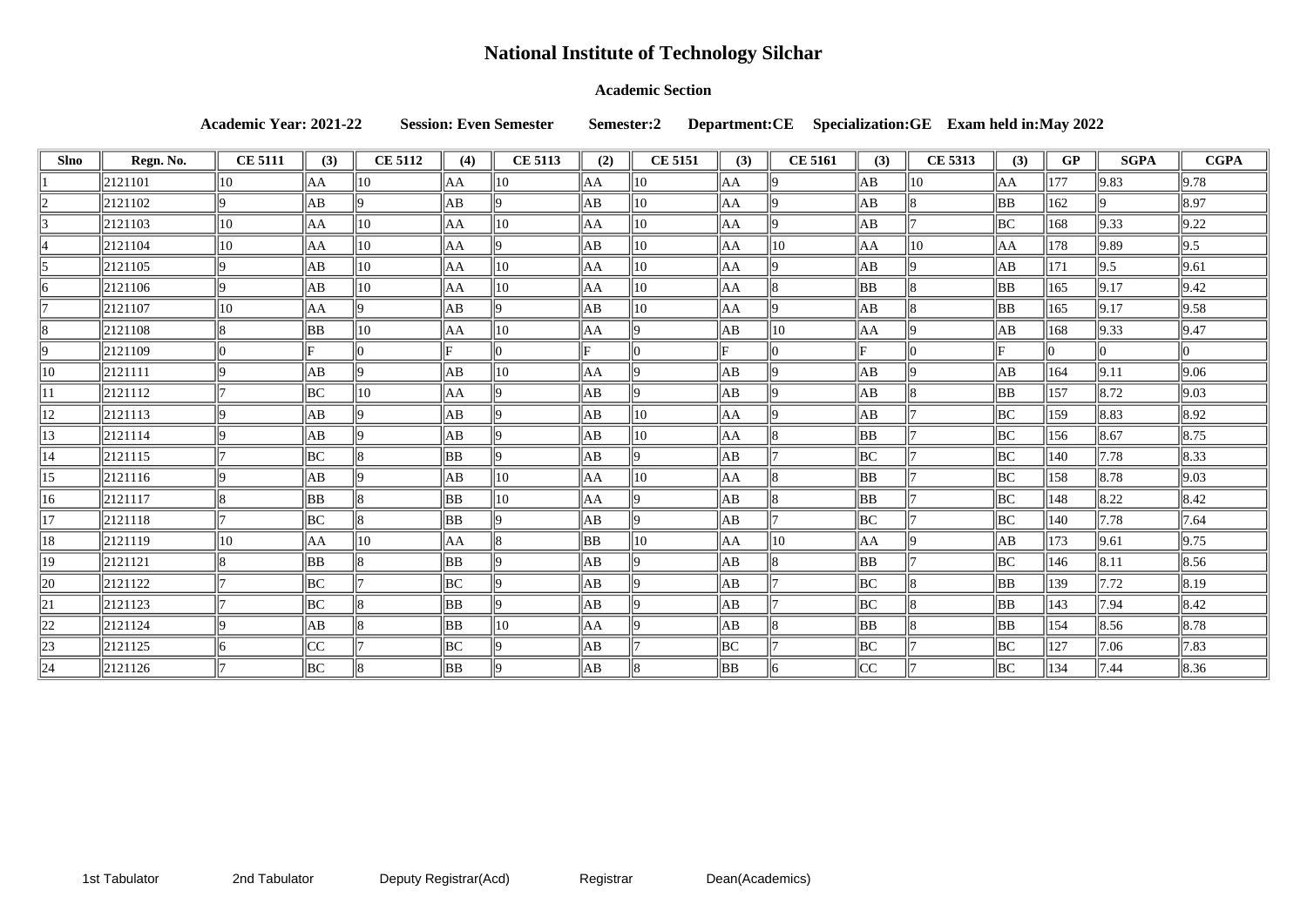### **Academic Section**

**Academic Year: 2021-22 Session: Even Semester Semester:2 Department:CE Specialization:SDEE Exam held in:May 2022**

| <b>Slno</b> | Regn. No. | <b>CE 5211</b> | (3) | <b>CE 5212</b> | (3)            | <b>CE 5213</b> | (4)                               | <b>CE 5214</b> | (2)       | <b>CE 5251</b> | (3)            | <b>CE 5262</b> | (3)              | <b>CE 5313</b> | (3) | <b>CE 5352</b> | (3) | GP              | <b>SGPA</b>     | <b>CGPA</b>        |
|-------------|-----------|----------------|-----|----------------|----------------|----------------|-----------------------------------|----------------|-----------|----------------|----------------|----------------|------------------|----------------|-----|----------------|-----|-----------------|-----------------|--------------------|
|             | 2121201   |                | ЮA  |                | BB             | 10             | ∥AA                               |                | <b>BB</b> |                | $\parallel$ AA | 10             | AΑ               |                |     |                |     | $\parallel$ 170 | 9.44            | $\vert 9.42 \vert$ |
|             | 2121202   | 1 V            | IAA |                | BB             | 10             | ∥AA                               | $ 10\rangle$   | AA        |                |                | 10             | AΑ               |                | AB  |                |     | $\ 171$         | $\parallel$ 9.5 | 9.47               |
|             | 2121203   | ПU             | ЮA  |                | BC             |                | AB                                |                | AB        |                | BB             |                | AΒ               |                |     |                |     | $\parallel$ 156 | 8.67            | 8.81               |
|             | 2121204   |                | ЮA  |                | BB             |                | AB                                |                | AB        |                |                | 10             | ΑA               |                |     |                | AB  | 165             | $\vert$  9.17   | 9.08               |
|             | 2121205   | 1 U            | ЮA  |                | AB             | 10             | llAA                              | 10             | lАА       |                | AA             | $\parallel$ 10 | ∣AA              |                |     |                |     | 177             | $\vert 9.83$    | $\vert 9.75 \vert$ |
|             | 2121206   |                | AB  |                | BB             |                | $\mathsf{I}\cap\mathsf{A}$<br>⊪∪∪ |                | AB        |                |                |                | BB               |                |     |                | BC  | $\parallel$ 138 | 7.67            | $\parallel$ 6.47   |
|             | 2121207   |                | IАA |                | BB             |                | BB                                |                | lАB       |                |                | 10             | <b>A</b> A<br>AΑ |                | AB  |                |     | $\parallel$ 161 | $\ 8.94$        | $\ 8.97\ $         |
|             | 2121208   |                | AB  |                | $\parallel$ BC |                | $\overline{\phantom{a}}$<br>⊪∪∪   |                | AB        |                | BC             |                | BB               |                |     |                |     | 135             |                 | $\ 7.89$           |
|             | 2121209   |                | AB  |                | BB             |                | BC                                |                | AB        |                | BC             |                | AΒ               |                |     |                |     | $\ 145$         |                 | $\ 8.22$           |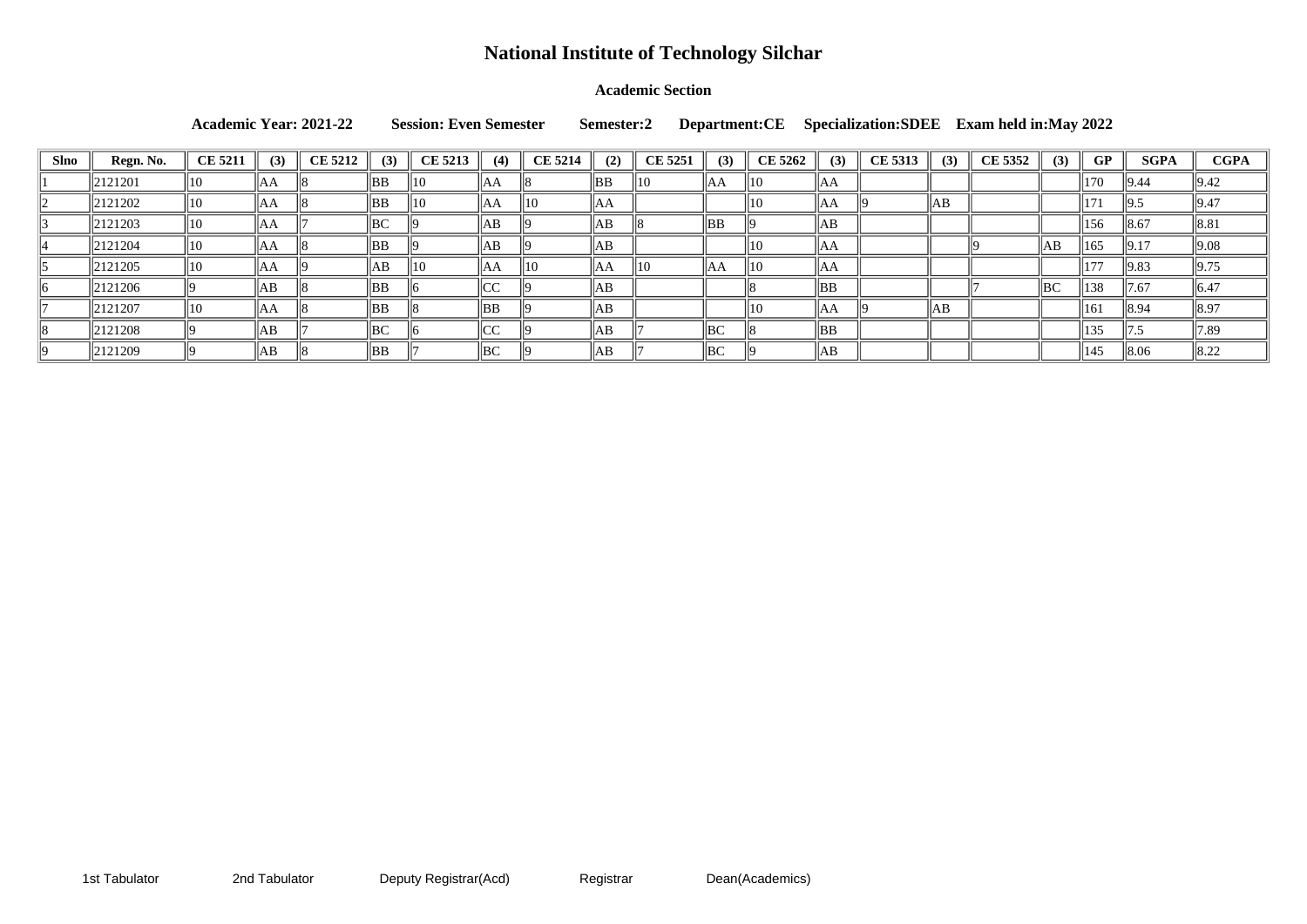### **Academic Section**

**Academic Year: 2021-22 Session: Even Semester Semester:2 Department:CE Specialization:SE Exam held in:May 2022**

| <b>Slno</b>    | Regn. No.           | <b>CE 5311</b> | (4)            | <b>CE 5312</b> | (3)            | <b>CE 5313</b> | (3)            | <b>CE 5314</b> | (2)            | <b>CE 5352</b> | (3)            | <b>CE 5364</b> | (3) | <b>CE 5365</b> | (3) | <b>GP</b> | <b>SGPA</b>    | <b>CGPA</b>        |
|----------------|---------------------|----------------|----------------|----------------|----------------|----------------|----------------|----------------|----------------|----------------|----------------|----------------|-----|----------------|-----|-----------|----------------|--------------------|
|                | 2121301             | $ 10\rangle$   | AA             | 10             | AA             |                | BB             | 10             | AA             | 10             | AA             |                |     |                | ΙAΒ | 171       | 9.5            | $\vert 9.53 \vert$ |
|                | 2121302             |                | AB             | 10             | AA             |                | AB             | 10             | AA             | 10             | AA             |                |     |                | AB  | 170       | 9.44           | $\vert$ 9.56       |
|                | 2121304             |                | BC             |                | BC             |                | BC             |                | AB             |                | BB             |                |     |                | BC  | 133       | 7.39           | 8.22               |
|                | 2121305             |                | AB             | 10             | AA             |                | AB             |                | AB             |                | AB             | 10             | AA  |                |     | 168       | 9.33           | $\vert 9.25 \vert$ |
|                | 2121306             | $\parallel$ 10 | AA             |                | BB             |                | <b>BB</b>      |                | AB             |                | AB             |                |     |                | AB  | 160       | 8.89           | 9.08               |
| Ih             | 2121307             | $ 10\rangle$   | AA             | 10             | AA             |                | <b>BB</b>      |                | <b>BB</b>      | 10             | AA             |                |     | 10             | AA  | 170       | 9.44           | 8.94               |
|                | 2121308             | 10             | ∥AA            | 10             | AA             |                | BC             |                | AB             | 10             | AA             |                |     | 10             | AA  | 169       | 9.39           | 9.44               |
|                | 2121309             |                | <b>BB</b>      |                | <b>BB</b>      |                | BC             |                | <b>BB</b>      |                | AB             |                |     |                | BB  | 144       |                | 8.47               |
| 19.            | 2121310             | $\parallel$ 10 | AA             | $ 10\rangle$   | AA             |                | AB             | 10             | AA             | 10             | AA             |                |     | 10             | AA  | 177       | 9.83           | $\ 9.64$           |
| $ 10\rangle$   | 2121311             | IQ.            | AB             |                | AB             | 10             | AA             |                | AB             |                | AB             | 10             | AA  |                |     | 168       | 9.33           | $\vert$ 9.42       |
|                | 2121312             | $\parallel$ 10 | AA             | 10             | AA             | 10             | AA             |                | AB             |                | AB             |                |     |                | AB  | 172       | 9.56           | 9.61               |
| 12             | 2121313             |                | AB             |                | AB             |                | BC             |                | AB             |                | <b>BB</b>      |                | ΙAΒ |                |     | 153       | 8.5            | 8.44               |
| 13             | 2121314             |                | <b>BB</b>      |                | AB             |                | <b>BB</b>      | 10             | AA             |                | АB             |                |     |                | BB  | 154       | 8.56           | $\ 8.64$           |
| 14             | 2121315             | $\parallel$ 10 | ∥AA            | 10             | AA             | 10             | AA             |                | AB             | 10             | AA             | 10             | AA  |                |     | 178       | 9.89           | $\ 9.64$           |
| 15             | 2121316             |                | BB             |                | $\parallel$ BC |                | BC             | 10             | AA             |                | BC             |                |     |                | BC  | 136       | 7.56           | 7.53               |
| 16             | 2121317             | 10             | ∥AA            | 10             | AA             |                | AB             |                | AB             |                | AB             |                |     | 1 C            | AA  | 172       | 9.56           | $\vert$ 9.53       |
| 17             | 2121318             | 10             | AA             |                | ΙAΒ            |                | <b>BB</b>      |                | AB             |                | AB             |                |     |                | AB  | 163       | 9.06           | 9.28               |
| 18             | 2121319             | $\parallel$ 10 | AA             | 10             | AA             |                | AB             | 10             | AA             | 10             | AA             |                |     | 10             | AA  | 177       | 9.83           | $\vert$ 9.83       |
| 19             | 2121320             | ΙO             | AB             | 10             | AA             | 10             | AA             | 10             | AA             | 10             | AA             |                |     |                | AB  | 173       | 9.61           | 9.47               |
| 20             | 2121321             |                | F              |                | ΙF             |                | F              |                | F              |                | F.             |                |     |                |     |           |                | $\parallel 4.19$   |
| 21             | 2121322             |                | AB             |                | <b>BB</b>      |                | BC             |                | <b>BB</b>      | 10             | AA             |                |     |                | BB  | 151       | 8.39           | $\ 8.61$           |
| 22             | 2121323             | $ 10\rangle$   | AA             |                | AB             |                | AB             | 10             | AA             | 10             | AA             |                |     | 10             | AA  | 174       | 9.67           | $\vert 9.67$       |
| $\ 23\ $       | $\parallel$ 2121324 | 9              | $\parallel$ AB |                | $\parallel$ BB |                | $\parallel$ BC | $\parallel$ 10 | $\parallel$ AA |                | $\parallel$ AB |                |     | 19             | AB  | 155       | $\ 8.61$       | $\ 8.69\ $         |
| $\parallel$ 24 | $\ 2121326\ $       | $\parallel$ 10 | AA             |                | $\parallel$ AB |                | AB             | $ 10\rangle$   | AA             | $ 10\rangle$   | AA             |                |     | 10             | AA  | 174       | 9.67           | $\ 9.42\ $         |
| 25             | 2121327             |                | $\parallel$ BC |                | BC             |                | BC             |                | BB             | 10             | AA             |                |     |                | BB  | 140       | 7.78           | $\  7.64$          |
| $\vert$ 26     | $\ 2121328\ $       | $\parallel$ 10 | ∥AA            | $ 10\rangle$   | AA             |                | AB             | $ 10\rangle$   | AA             |                | AВ             |                |     |                | AB  | 171       | 9.5            | $\ 9.61\ $         |
| 27             | 2121329             |                | $\ AB\ $       |                | $\parallel$ BB |                | CD             |                | BB             | $ 10\rangle$   | AA             |                |     |                | BC  | 142       | $ 7.89\rangle$ | $\parallel$ 7.92   |
| $\ 28\ $       | 2121330             | 19             | $\ AB\ $       |                | $\parallel$ BC |                | CD             |                | BB             | 10             | AA             |                |     |                | BC  | 139       | 7.72           | $\ 8.06\ $         |
| $\vert$ 29     | $\ 2121331$         |                | $\parallel$ BB |                | BC             |                | BC             |                | AB             |                | BB             |                | BB  |                |     | 140       | 7.78           | $\ 8.08\ $         |
| $ 30\rangle$   | $\parallel$ 2121332 |                | $\parallel$ BB |                | BB             |                | BC             |                | AB             |                | AB             |                |     |                | BB  | 146       | $\ 8.11\ $     | $\ 8.58\ $         |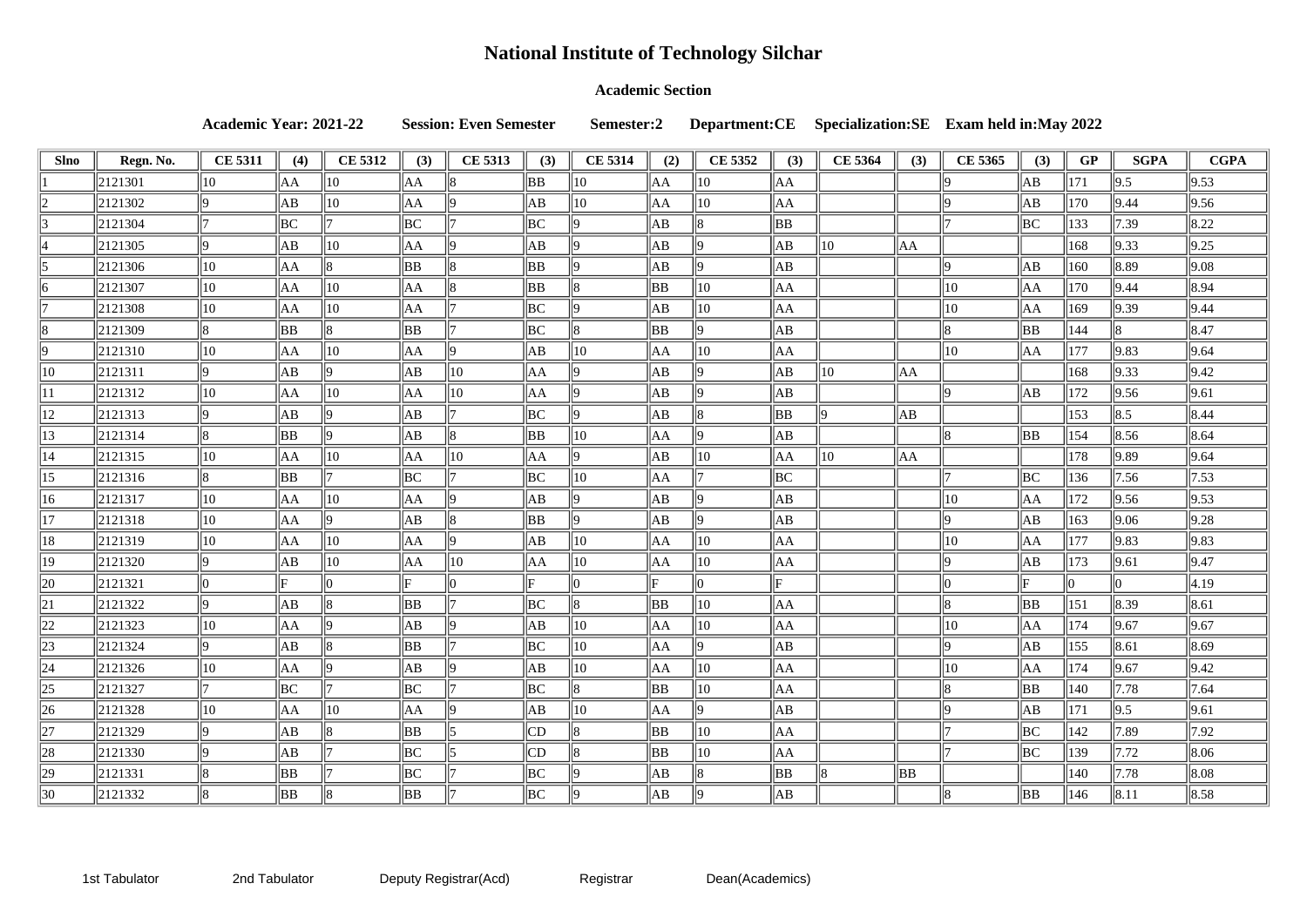### **Academic Section**

**Academic Year: 2021-22 Session: Even Semester Semester:2 Department:CE Specialization:TE Exam held in:May 2022**

| <b>Slno</b>    | Regn. No. | <b>CE 5352</b> | (3) | <b>CE 5411</b> | (4)            | <b>CE 5412</b> | (3) | <b>CE 5413</b> | (3)            | <b>CE 5414</b> | (2)            | <b>CE 5451</b> | (3)            | <b>CE 5562</b> | (3)       | GP  | <b>SGPA</b>    | <b>CGPA</b>        |
|----------------|-----------|----------------|-----|----------------|----------------|----------------|-----|----------------|----------------|----------------|----------------|----------------|----------------|----------------|-----------|-----|----------------|--------------------|
|                | 2121401   |                |     |                | BB             | 10             | AA  | 10             | AA             |                | ΙAΒ            | 10             | AA             |                | AB        | 167 | 9.28           | 9.53               |
|                | 2121402   |                |     | 10             | AA             |                | ΙAΒ |                | ΙAΒ            |                | BB             |                | <b>BB</b>      |                | AB        | 161 | 8.94           | $\vert 9.17 \vert$ |
|                | 2121403   |                |     |                | BB             |                | ВC  |                | AB             |                | ΙAΒ            |                |                |                | F         | 98  | 5.44           | $\ 7.42\ $         |
|                | 2121404   |                |     |                | BC             |                | BB  |                | AB             | $ 10\rangle$   | AA             |                | F              |                | F         | 99  | $\vert$ 5.5    | 7.64               |
|                | 2121405   |                | AB  |                | AB             |                | ΙAΒ | 10             | AA             |                | AB             |                |                | 10             | AA        | 168 | 9.33           | $\vert$ 9.39       |
|                | 2121406   |                |     |                | AB             | $ 10\rangle$   | AA  | 10             | AA             |                | AB             |                | <b>BB</b>      | 10             | AA        | 168 | 9.33           | 9.22               |
|                | 2121407   |                |     |                | AB             | $ 10\rangle$   | AA  | 10             | AA             |                | AB             | 10             | AA             | 10             | AA        | 174 | 9.67           | $\vert$ 9.83       |
|                | 2121408   |                |     |                | AB             | $ 10\rangle$   | AA  | 10             | AA             |                | <b>BB</b>      | 10             | AA             | 10             | AA        | 172 | 9.56           | $\vert$ 9.42       |
|                | 2121409   |                |     |                | <b>BB</b>      | $\parallel$ 10 | AA  |                | AB             | $ 10\rangle$   | AA             |                | АB             | 10             | AA        | 166 | 9.22           | 9.28               |
| 10             | 2121410   |                |     |                | BC             |                | BB  |                | <b>BB</b>      |                | BB             |                | <b>BB</b>      |                | AB        | 143 | 7.94           | $\ 8.36\ $         |
|                | 2121411   |                |     |                | BC             | 10             | AA  |                | ΙAΒ            |                | AB             | 10             | AA             |                | AB        | 160 | 8.89           | 8.69               |
| 12             | 2121412   |                |     |                | AB             | $ 10\rangle$   | AA  | 10             | AA             |                | AB             | 10             | AA             | 10             | AA        | 174 | 9.67           | $\ 9.67\ $         |
| 13             | 2121413   |                |     | 10             | AA             | $ 10\rangle$   | AA  | 10             | AA             |                | AB             |                | АB             | 10             | AA        | 175 | 9.72           | $\vert 9.72 \vert$ |
| 14             | 2121414   |                |     |                | BC             |                | BC  |                | BB             |                | BB             |                | АB             |                | <b>BB</b> | 140 | 7.78           | 7.94               |
| 15             | 2121415   |                |     | 10             | AA             |                | ΙAΒ | 10             | AA             | 10             | AA             | 10             | AA             | 10             | AA        | 177 | $ 9.83\rangle$ | 9.56               |
| 16             | 2121416   |                |     | 10             | AA             |                | ΙAΒ | 10             | AA             | 10             | AA             | 10             | AA             | 10             | AA        | 177 | 9.83           | $\vert$ 9.83       |
| 17             | 2121417   |                |     |                | AB             |                | AB  | 10             | AA             |                | AB             |                | <b>BB</b>      | 10             | AA        | 165 | 9.17           | $\ 8.89\ $         |
| 18             | 2121418   | 10             | AA  | 10             | AA             | $ 10\rangle$   | AA  | 10             | AA             |                | AB             |                |                | 10             | AA        | 178 | 9.89           | $\vert 9.72 \vert$ |
| 19             | 2121419   |                | АB  |                | <b>BB</b>      |                | ΙAΒ | 10             | AA             |                | AB             |                |                |                | AB        | 161 | 8.94           | $\ 8.81$           |
| 20             | 2121420   |                |     |                | AB             |                | ΙAΒ |                | ΙAΒ            |                | ΙAΒ            |                | AB             |                | AB        | 162 |                | $\vert 9.14$       |
| 21             | 2121421   |                |     |                | AB             |                | ΙAΒ | 10             | AA             |                | AB             |                | AB             | 10             | AA        | 168 | 9.33           | $\vert 9.31 \vert$ |
| 22             | 2121423   |                |     |                | BB             | $ 10\rangle$   | AA  | 10             | AA             |                | АB             | 10             | AA             | 10             | AA        | 170 | 9.44           | 9.44               |
| $\boxed{23}$   | 2121424   |                |     | 18             | $\parallel$ BB | $\parallel$ 10 | AA  | $\parallel$ 9  | $\parallel$ AB | $\parallel$ 10 | $\parallel$ AA | $\parallel$ 10 | $\parallel$ AA | $\parallel$ 10 | ∥AA       | 169 | $\ 9.39\ $     | $\ 9.61$           |
| $\boxed{24}$   | 2121425   |                |     |                | BB             |                | AB  |                | AB             | $\parallel$ 10 | AA             |                | $\ AB\ $       |                | AB        | 160 | $ 8.89\rangle$ | $\ 8.83\ $         |
| $\parallel 25$ | 2121426   |                |     |                | BB             |                | AB  |                | AB             |                | $\ AB\ $       |                | AB             |                | BB        | 155 | 8.61           | $\ 8.83\ $         |
| $\ 26\ $       | 2121427   |                |     |                | $\parallel$ BC |                | AB  |                | BB             |                | $\ AB\ $       |                | $\parallel$ BC |                | BC        | 139 | 7.72           | 18                 |
| 27             | 2121428   |                |     |                | BC             |                | BB  | $\parallel$ 10 | AA             |                | $\parallel$ BB |                | BC             |                | AB        | 146 | $\ 8.11$       | $\ 8.69\ $         |
| $\ 28\ $       | 2121429   |                |     |                | $\parallel$ BC | IIQ.           | AB  | $\parallel$ 10 | AA             | llQ.           | $\ AB\ $       |                | $\parallel$ BB |                | AB        | 154 | $\ 8.56\ $     | $\ 8.92\ $         |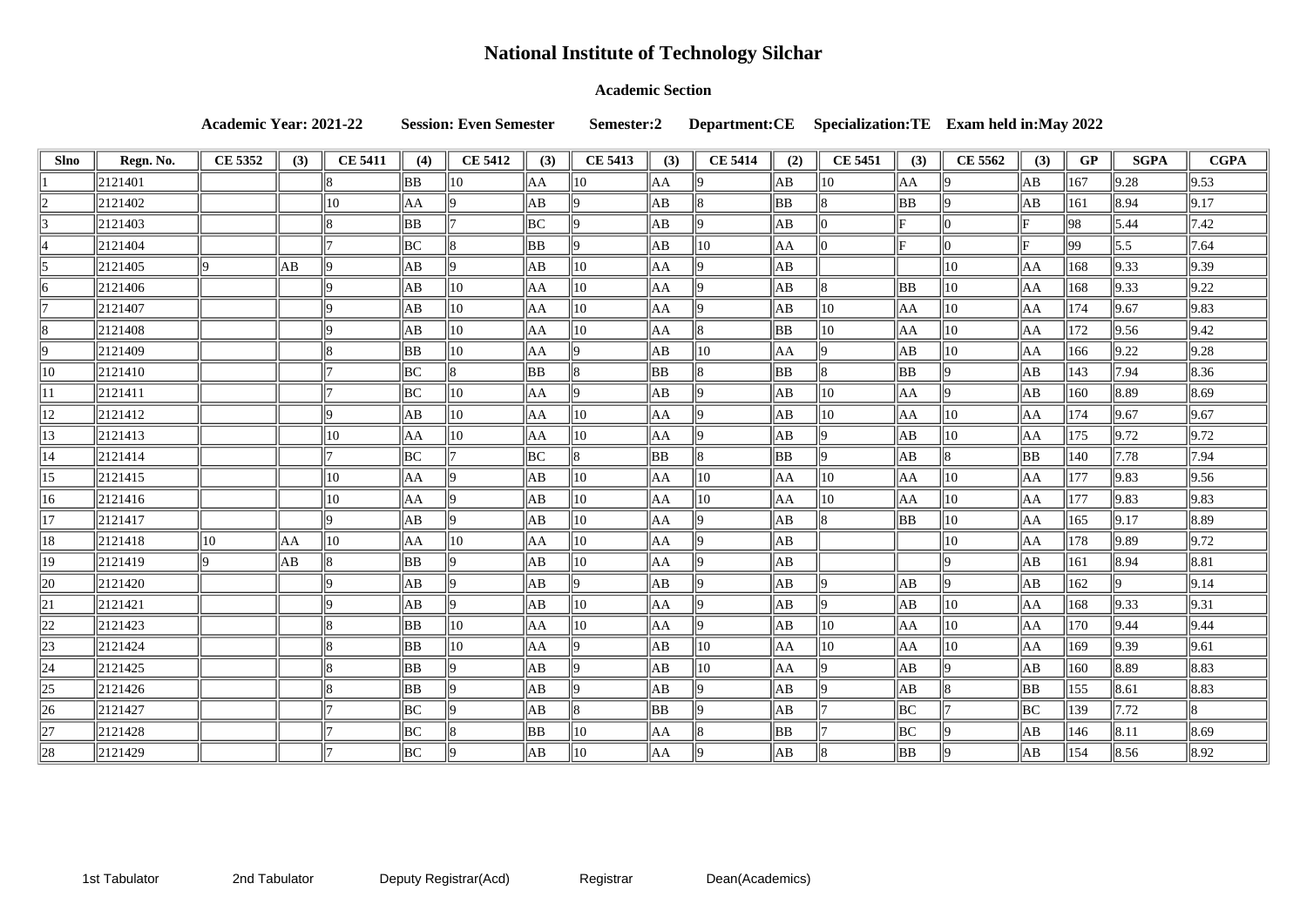### **Academic Section**

**Academic Year: 2021-22 Session: Even Semester Semester:2 Department:CE Specialization:WRE Exam held in:May 2022**

| <b>Slno</b>  | Regn. No. | <b>CE 5511</b> | (3)       | <b>CE 5512</b> | (4)  | <b>CE 5513</b> | (2)      | <b>CE 5541</b> | (3)       | <b>CE 5542</b> | (3) | <b>CE 5551</b> | (3) | <b>CE 5562</b> | (3)         | GP  | <b>SGPA</b>        | <b>CGPA</b>        |
|--------------|-----------|----------------|-----------|----------------|------|----------------|----------|----------------|-----------|----------------|-----|----------------|-----|----------------|-------------|-----|--------------------|--------------------|
|              | 2121501   | 10             | ΑA        | 110            | AA   |                | AB       |                | AB        |                |     | 10             | AA  | 11 O           | AA          | 175 | $\vert 9.72 \vert$ | 9.69               |
|              | 2121503   |                |           |                |      |                | E        |                |           |                |     |                |     |                | Е           |     |                    | $\parallel 4.83$   |
|              | 2121504   |                | BC        |                | CD   |                | $ {CC} $ |                |           |                | AB  |                | BC  |                | $ {\rm BC}$ | 122 | 6.78               | 17.1               |
|              | 2121505   | 10             | AA        |                | AB   | 10             | AA       |                | AB        |                |     | 110            | IAA |                | AB          | 170 | $\vert$  9.44      | $\ 9.64\ $         |
|              | 2121506   | 10             | AA        |                | AB   |                | ∥BB      |                |           |                | ∥BB | 10             | AA  |                | AA          | 166 | 9.22               | $\vert 9.56 \vert$ |
|              | 2121507   |                | AB        |                | CC   |                | ∥BB      |                | BC        |                |     |                | BB  |                | BC          | 133 | 7.39               | 7.5                |
|              | 2121508   |                | AB        |                | CC   |                | BB       |                | BC        |                |     |                | BB  |                | AB          | 139 | 17.72              | 7.94               |
|              | 2121509   |                | <b>BB</b> |                | CC   |                | BC       |                |           |                | BB  |                | BB  |                | AA          | 140 | $\  7.78$          | $\ 8.47$           |
|              | 2121510   |                | BB        |                | BB   |                | BB       |                | BB        |                |     |                | AB  |                | lАА         | 153 | $\parallel 8.5$    | 8.81               |
| $ 10\rangle$ | 2121511   |                | AB        |                | llcc |                | BB       |                | <b>BB</b> |                |     |                | AB  |                | AB          | 145 | $\ 8.06$           | $\ 8.25\ $         |
|              | 2121513   |                | CD        |                | BC   |                | ∥AB      |                |           |                | CD  |                | CC  |                | BC          | 15  | 6.39               | $\ 6.53$           |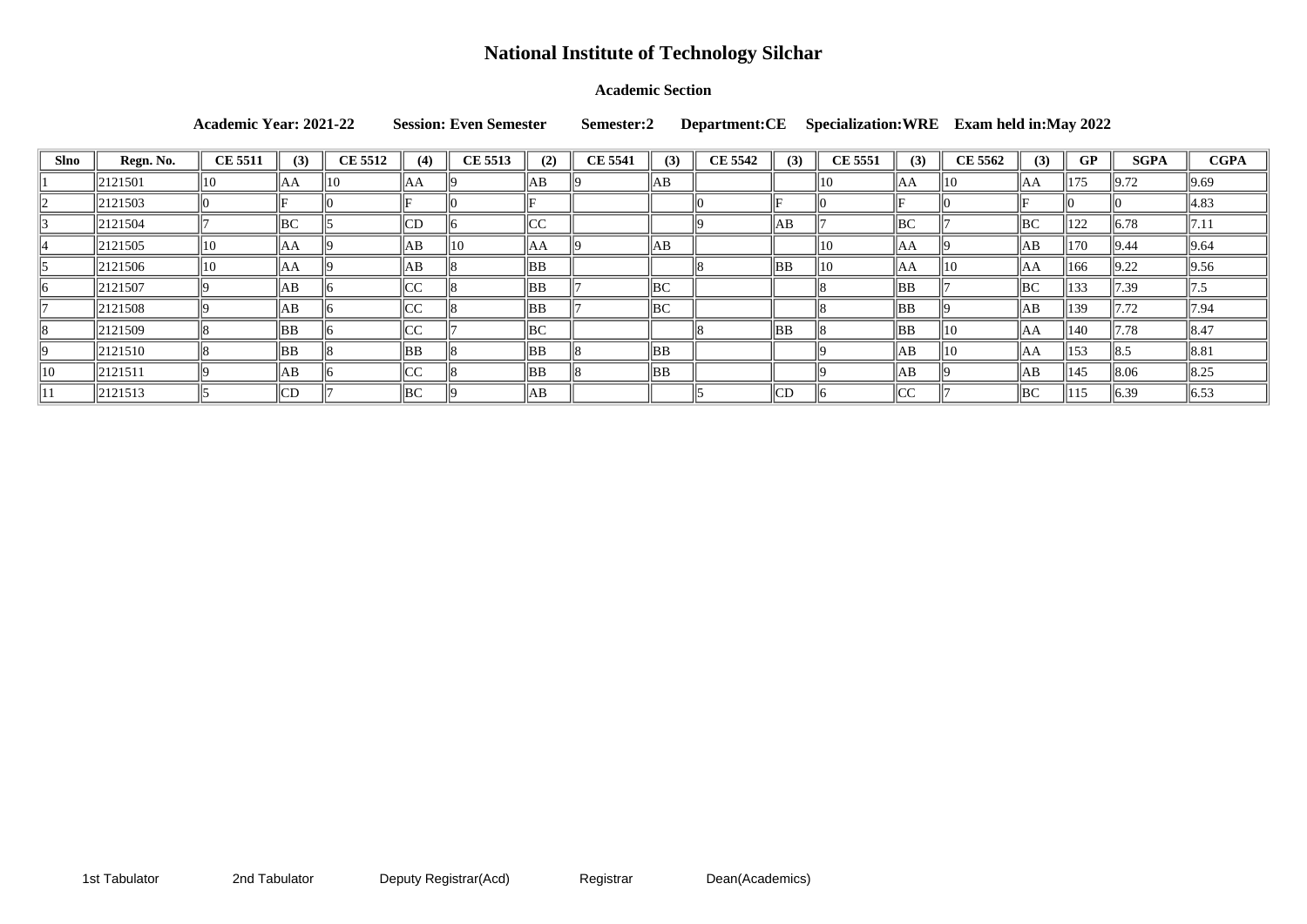#### **Academic Section**

|             |                     | <b>Academic Year: 2021-22</b> |               |                |                  | <b>Session: Even Semester</b> |     | Semester:2     |     | Department: CSE |     | Specialization: AI Exam held in: May 2022 |                |                |     |               |                    |                |
|-------------|---------------------|-------------------------------|---------------|----------------|------------------|-------------------------------|-----|----------------|-----|-----------------|-----|-------------------------------------------|----------------|----------------|-----|---------------|--------------------|----------------|
| <b>Slno</b> | Regn. No.           | <b>CS 5205</b>                | (3)           | <b>CS 5206</b> | (3)              | <b>CS 5207</b>                | (3) | <b>CS 5210</b> | (2) | <b>CS 5252</b>  | (3) | CS 5253                                   | (3)            | <b>CS 5262</b> | (3) | GP            | <b>SGPA</b>        | <b>CGPA</b>    |
|             | $\ 2122101$         | 10                            | AA            |                | AB               |                               | AB  | $\parallel$ 10 | AA  | $\parallel$ 10  | AA  |                                           |                |                | AB  | $\vert$ 161   | $\vert$  9.47      | 9.68           |
|             | $\parallel$ 2122103 |                               | AB            |                | BB               |                               | ΙAΒ |                | AB  |                 |     |                                           | BB             |                | BC  | 141           | 8.29               | $\ 9.06\ $     |
|             | $\parallel$ 2122104 |                               | AB            |                | AB               | $\parallel$ 10                | AA  | $\parallel$ 10 | lАA |                 |     |                                           | $\parallel$ BB |                | BB  | 152           | 8.94               | $ 9.29\rangle$ |
|             | $\parallel$ 2122105 |                               | AB            | $\parallel$ 10 | lΑA              |                               | AВ  |                | AB  |                 |     |                                           | AB             |                | AB  | 156           | $\vert 9.18 \vert$ | 9.32           |
|             | $\ 2122106\ $       |                               | BB            | $\parallel$ 10 | lАA              | $\parallel$ 10                | AA  | $\parallel$ 10 | lАA |                 |     |                                           | AB             |                | AB  | 158           | $\vert 9.29 \vert$ | $\vert$  9.47  |
|             | $\ 2122107\ $       |                               | AB            |                | AВ               |                               | BB  |                | BB  | 110             | AA  |                                           |                |                | BB  | 148           | $\ 8.71$           | 9.21           |
|             | $\parallel$ 2122109 |                               | $\mathsf{In}$ |                | $\sqrt{2}$<br>∪∪ |                               | CD  |                | BB  |                 |     |                                           | $ {CC} $       |                | BC  | $ 106\rangle$ | $\ 6.24\ $         | 7.41           |
|             | $\ 2122110\ $       |                               | BB            |                | $\parallel$ BC   |                               | BC  |                | BB  |                 |     |                                           | $\parallel$ BB |                | BB  | 130           | $\ 7.65\ $         | $\ 8.32\ $     |
|             | $\parallel$ 2122112 |                               | BB            |                | BB               |                               | BB  |                | AB  |                 |     |                                           | BC             |                | AB  | 138           | $\vert 8.12 \vert$ | 8.91           |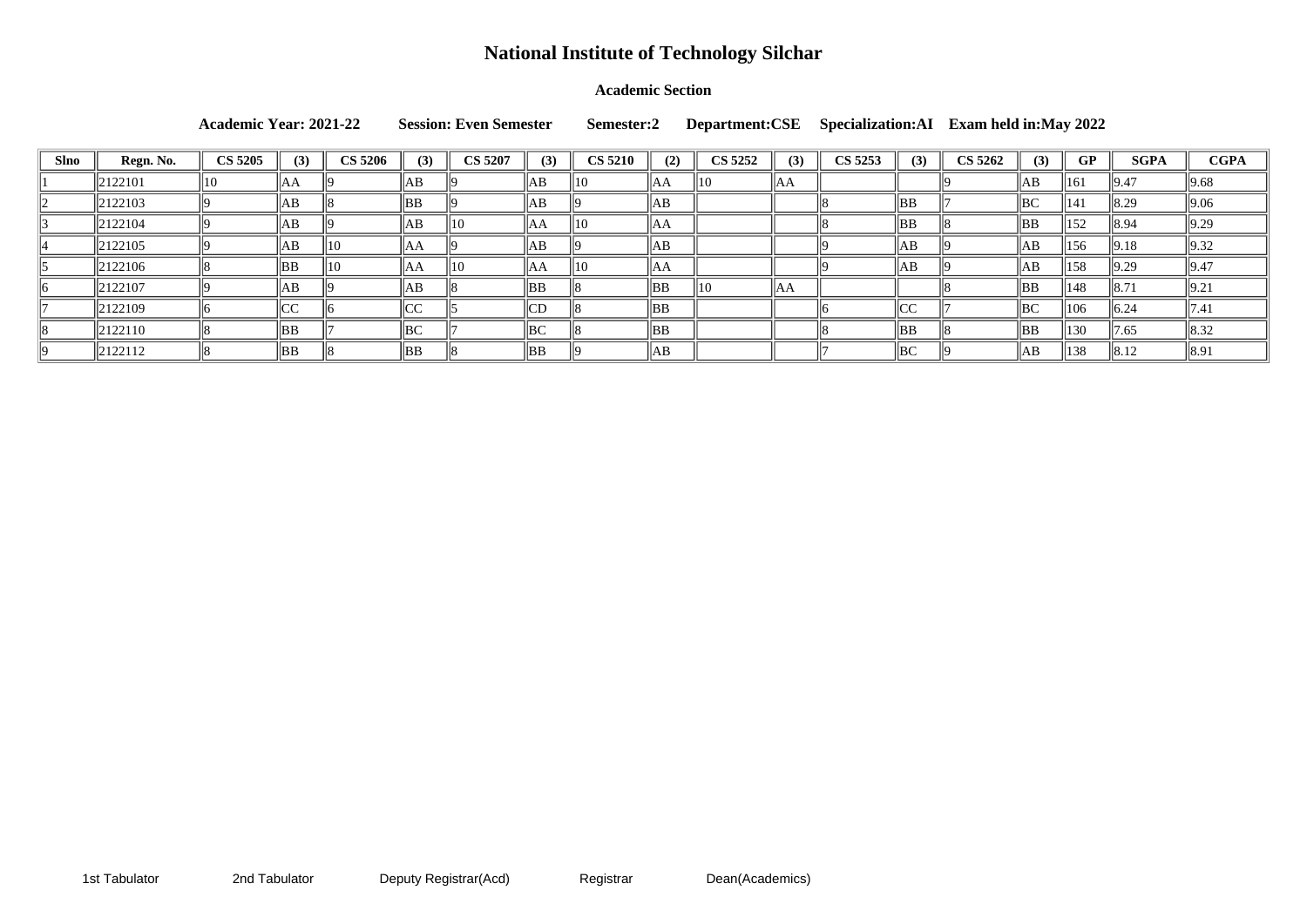### **Academic Section**

**Academic Year: 2021-22 Session: Even Semester Semester:2 Department:CSE Specialization:CSE Exam held in:May 2022**

| <b>Slno</b>  | Regn. No.   | <b>CS 5106</b> | (3) | <b>CS 5107</b> | (3)       | <b>CS 5108</b> | (4)       | <b>CS 5109</b> | (3)             | <b>CS 5110</b> | (2)       | <b>CS 5142</b> | (3)             | GP  | <b>SGPA</b>     | <b>CGPA</b>        |
|--------------|-------------|----------------|-----|----------------|-----------|----------------|-----------|----------------|-----------------|----------------|-----------|----------------|-----------------|-----|-----------------|--------------------|
|              | 2122201     |                | AB  |                | BB        |                | BB        |                | $\overline{AB}$ |                | <b>BB</b> |                | AB              | 153 | 8.5             | 9.03               |
|              | 2122202     |                | BC  |                | BC        |                | BC        |                | BB              |                | BB        |                | ΒB              | 134 | 7.44            | 7.97               |
|              | 2122203     |                | BB  |                | CC        |                | AB        |                | BС              |                | BB        |                | BС              | 136 | 7.56            | 7.91               |
|              | 2122204     |                | AB  |                | ΙAΒ       | $ 10\rangle$   | AA        |                | AB              | 10             | AA        |                | BB              | 165 | $\vert 9.17$    | 9.03               |
|              | 2122205     | 10             | AA  |                | <b>BB</b> | $ 10\rangle$   | AA        |                | BC              | $ 10\rangle$   | AA        |                | BС              | 156 | $\ 8.67$        | 8.82               |
|              | 2122206     | 10             | AA  | 10             | AA        | $ 10\rangle$   | AA        | 10             | AA              | 10             | AA        | 10             | AA              | 180 | $ 10\rangle$    | 9.91               |
|              | 2122208     |                | AB  |                | ΙAΒ       |                | BB        |                | AB              |                | BC        |                | CC              | 145 | 8.06            | 8.44               |
|              | 2122209     |                | AB  |                | BС        |                | BB        |                | BС              |                | BB        |                | BС              | 138 | 7.67            | 8.29               |
|              | 2122210     |                | BB  |                | CC        |                | BB        |                | BC              |                | BB        |                | CC              | 129 | 7.17            | 7.85               |
| $ 10\rangle$ | $\ 2122211$ |                | AВ  |                | <b>BB</b> | ۱Q             | AB        |                | <b>BB</b>       |                | AB        |                | BB              | 153 | $\parallel$ 8.5 | $\ 8.82\ $         |
|              | 2122212     |                | AB  |                | AB        |                | AB        |                | ВC              |                | BB        |                | BB              | 151 | 8.39            | 8.91               |
| $ 12\rangle$ | 2122213     |                | BB  |                | CD        |                | BC        |                | CC              |                | BC        |                | CC              | 117 | 6.5             | 7.79               |
| 13           | 2122214     | 1C             | AA  |                | <b>BB</b> |                | BC        |                | BB              |                | BC        |                | BС              | 141 | 7.83            | 8.56               |
| 14           | 2122215     |                | BB  |                | BС        |                | BB        |                | ВC              |                | BB        |                | BС              | 135 | 7.5             | 8.35               |
| 15           | 2122217     |                | BC  |                | DD        | ۱Q             | АB        |                | ВC              |                | AB        |                | CC              | 126 |                 | 7.65               |
| 16           | 2122218     |                | BС  |                | CD        |                | <b>BB</b> |                | ВC              |                | BB        |                | $\overline{C}C$ | 123 | 6.83            | 8.03               |
| 17           | 2122219     |                | AB  |                | CC        |                | BB        |                | BB              |                | BB        |                | CC              | 135 | 7.5             | $\vert 8.06 \vert$ |
| 18           | 2122220     |                | BC  |                | DD        |                | <b>BB</b> |                | ВC              |                | AB        |                | CC              | 122 | 6.78            | 7.94               |
| 19           | 2122221     |                | Б   |                |           |                |           |                |                 |                |           |                |                 |     |                 | 0.58               |
| 20           | 2122222     |                | BB  |                | CD        |                | BC        |                | CD              |                | ВC        |                | CC              | 114 | 6.33            | 7.32               |
| 21           | 2122224     |                |     |                |           |                |           |                |                 |                |           |                |                 |     |                 | 4.03               |
| 22           | 2122225     |                | BC  |                |           |                | BC        |                | CC              |                | BC        |                | CC              | 99  | 5.5             | 6.88               |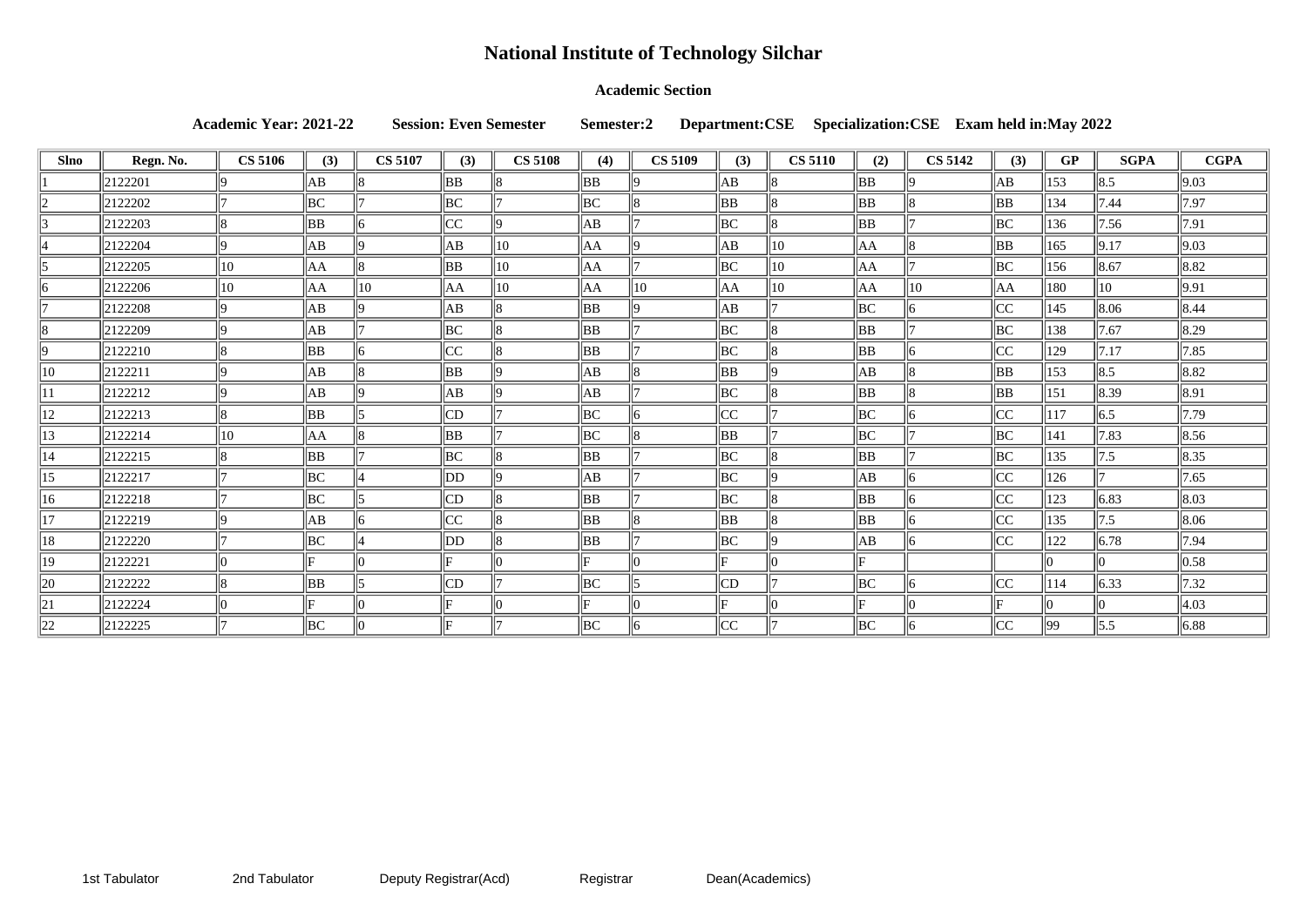### **Academic Section**

**Academic Year: 2021-22 Session: Even Semester Semester:2 Department:ECE Specialization:CSPE Exam held in:May 2022**

| <b>Slno</b> | Regn. No. | <b>EC 5111</b> | (3)     | <b>EC 5112</b> | (3)  | <b>EC 5113</b> | (3) | <b>EC 5114</b> | (2) | <b>EC 5120</b> | (1)       | <b>EC 5153</b> | (3) | <b>EC 5154</b> | (3)            | <b>EC 5164</b> | (3)         | <b>GP</b>       | <b>SGPA</b> | <b>CGPA</b>      |
|-------------|-----------|----------------|---------|----------------|------|----------------|-----|----------------|-----|----------------|-----------|----------------|-----|----------------|----------------|----------------|-------------|-----------------|-------------|------------------|
|             | 2124101   |                | AA      |                | ' AB |                | AБ  | 11 C           | IAA | 10             | ΙAΑ       | 110            | ∥AA |                |                | ll 10          | IAA         | 174             | 9.67        | $\vert$ 9.75     |
|             | 2124102   |                | 'AB     |                | BB   |                | BC  |                | ∥BB | 10             | 'IAA      | H10            | ∥AA |                |                |                | AB          | 155             | 8.6         | 8.64             |
|             | 2124103   |                | CC      |                | BB   |                | AB  | 1C             | IAA | 10             | ΙAΑ       |                | DБ  |                |                |                | ΒB          | 147             | 18.1        | $\parallel$ 8.72 |
|             | 2124104   |                | BC      |                | BB   |                | BB  |                | BB  |                | BC        |                |     |                | $\parallel$ BB |                | $\sim$<br>◡ | $\frac{134}{2}$ | 7.44        | 17.72            |
|             | 2124105   |                | $\ $ BB |                | AB   |                | BB  |                | BB  |                | <b>BB</b> |                |     |                | $\parallel$ BB |                | BC          | 144             |             | 8.14             |
|             | 2124106   |                | BB      |                | BB   |                | ∥BB |                | BC  | 10             | ''AA      |                |     |                |                |                |             |                 |             |                  |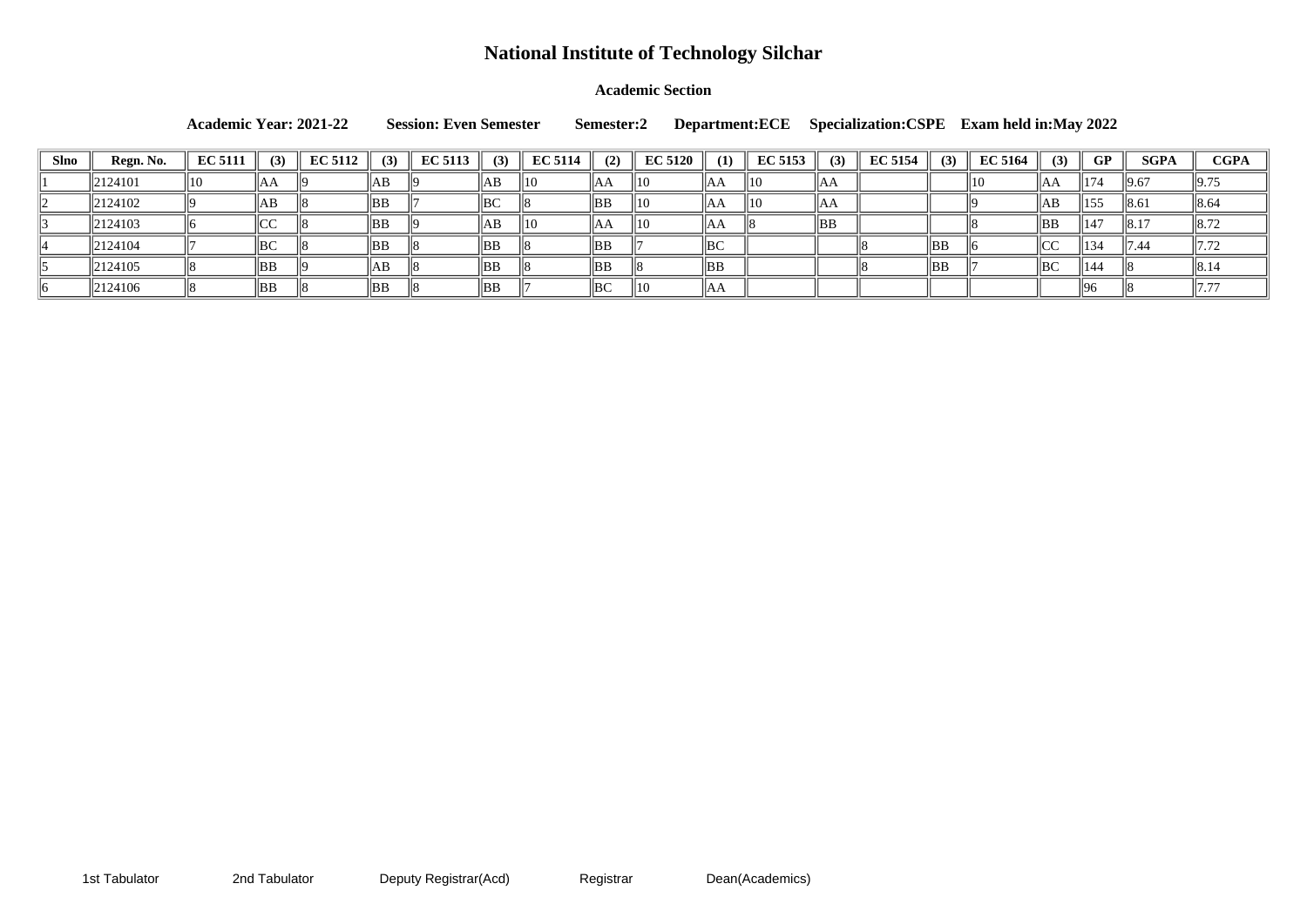### **Academic Section**

**Academic Year: 2021-22 Session: Even Semester Semester:2 Department:ECE Specialization:MVD Exam held in:May 2022**

| Slno         | Regn. No. | <b>EC 5211</b> | (3) | <b>EC 5212</b> | (3) | <b>EC 5213</b> | (3)       | <b>EC 5214</b> | (2) | <b>EC 5220</b> | (1) | <b>EC 5252</b> | (3)            | <b>EC 5263</b> | (3)  | GP  | <b>SGPA</b> | <b>CGPA</b>        |
|--------------|-----------|----------------|-----|----------------|-----|----------------|-----------|----------------|-----|----------------|-----|----------------|----------------|----------------|------|-----|-------------|--------------------|
|              | 2124201   |                | ΒB  |                | BC  |                | AB        |                | BB  |                | BC  |                | BC             |                | BC   | 137 | 7.61        | 8.19               |
|              | 2124202   |                | BB  |                | AB  |                | AB        |                | BB  |                | ΙAΒ |                | ∥BB            |                | AB   | 154 | $\ 8.56\ $  | $\vert 9.03 \vert$ |
|              | 2124203   |                | BB  |                | BB  |                | AB        |                | BB  |                | BB  |                | $\parallel$ BB |                | BB   | 147 | $\ 8.17$    | $\ 8.53\ $         |
|              | 2124204   |                | ΙAΒ | 10             | lΑA | 10             | lΑA       |                | AB  |                | AB  | 10             | AA             | $\parallel$ 10 | ∥AA  | 174 | 9.67        | $\vert 9.72 \vert$ |
|              | 2124205   |                | ΙAΒ | 10             | lΑA |                | AB        |                | BB  |                | AB  |                | $\parallel$ BB |                | AB   | 160 | 8.89        | $\vert 9.25 \vert$ |
|              | 2124206   | $\parallel$ 10 | AA  | 10             | ΙAΑ | 10             | AA        |                | AA  |                | AA  | 10             | AA             | $ 10\rangle$   | AA   | 180 | 10          | $\parallel$ 10     |
|              | 2124207   |                | AB  |                | AB  | ll 1 O         | AΑ        |                | BB  |                | AA  | $ 10\rangle$   | ∥AA            |                | AB   | 167 | 9.28        | $\vert$ 9.39       |
|              | 2124208   | $\parallel$ 10 | lАA | 10             | AA  | 10             | AA        | 110            | AA  | ( )            | AA  | $\parallel$ 10 | $\ AA$         | 10             | ∥AA  | 180 | 10          | 9.78               |
|              | 2124209   | $\parallel$ 10 | AA  |                | AB  | 10             | AA        |                | AA  |                | AB  | 10             | AA             | 10             | ∥AA  | 176 | 9.78        | $\vert$ 9.83       |
| $ 10\rangle$ | 2124210   |                | AB  |                | AB  | ll 1 O         | AΑ        |                | BB  |                | ΙAΒ | 10             | AA             | $ 10\rangle$   | AA   | 169 | 9.39        | $\vert$ 9.36       |
|              | 2124211   |                | ΙAΒ |                | BC  |                | <b>BB</b> |                | BB  |                | BB  |                | BC             |                | CC   | 135 | 7.5         | $\  7.31$          |
| $ 12\rangle$ | 2124212   | 10             | AΑ  |                | ΙAΒ | ll 1 O         | AA        | 110            | AA  |                | AB  |                | AB             | $ 10\rangle$   | llAA | 173 | 9.61        | $\vert$ 9.36       |
| 13           | 2124213   |                | AB  |                | BB  |                | AB        |                | BB  |                | BC  |                | $\parallel$ BB |                | AB   | 152 | 8.44        | $\ 8.78\ $         |
| 14           | 2124214   |                | ΙAΒ |                | AB  |                | AB        |                | АB  |                | BB  |                | $\parallel$ BB |                | AB   | 158 | $\ 8.78\ $  | $\ 8.92\ $         |
| $ 15\rangle$ | 2124215   |                | AB  |                | BB  |                | <b>BB</b> |                | AB  |                | lАB |                | ∥BB            |                | BB   | 150 | 8.33        | $\parallel$ 8.5    |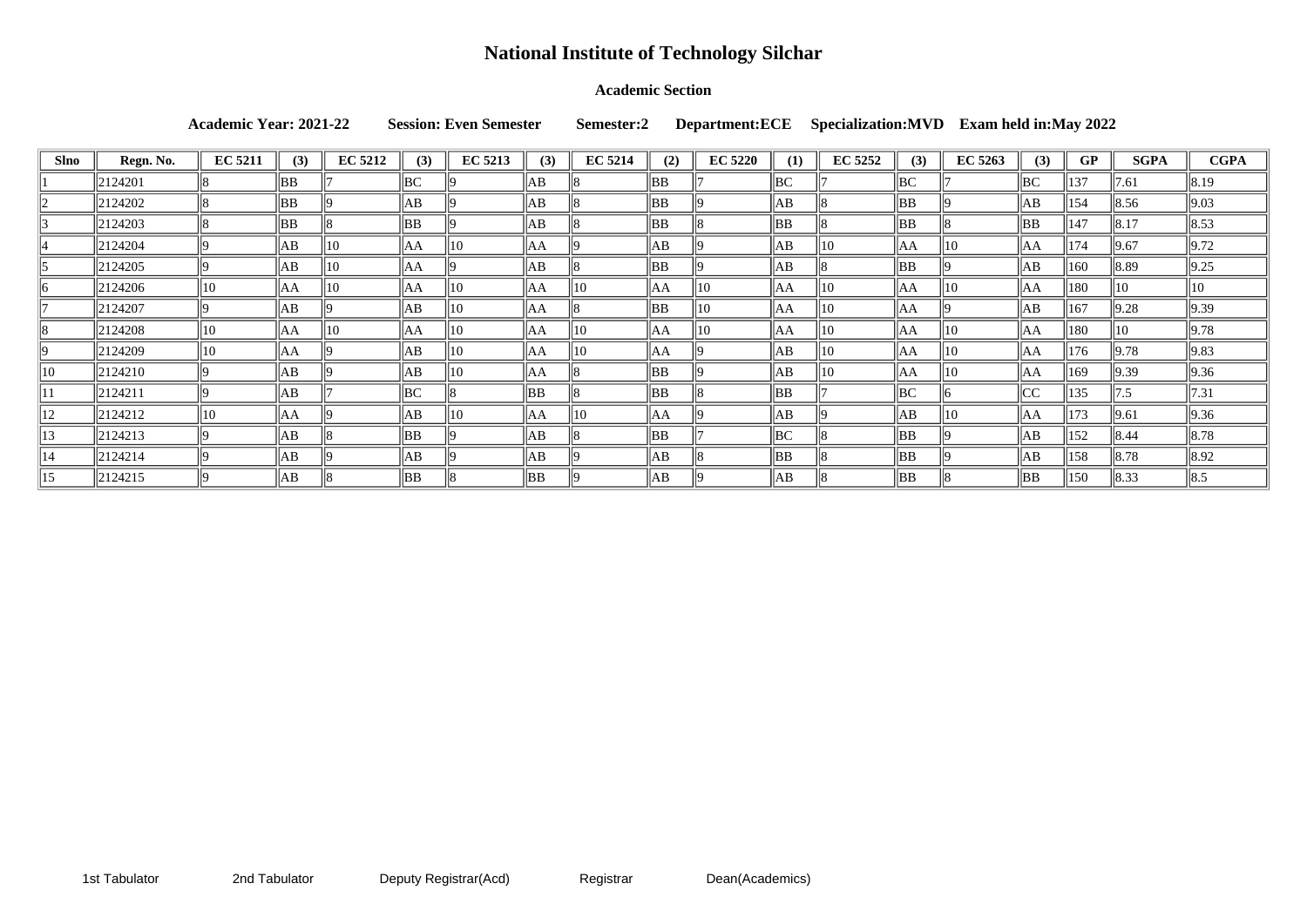**Academic Section**

**Academic Year: 2021-22 Session: Even Semester Semester:2 Department:EE Specialization:CIA Exam held in:May 2022**

| <b>Slno</b> | Regn. No. | <b>EE 5111</b> | (3)       | <b>EE 5112</b> |      | <b>EE 5113</b> |                | <b>EE 5114</b> | (2) | <b>EE 5115</b> |      | <b>EE 5152</b> |     | <b>EE 5157</b> |      | GP             | SGPA  | <b>CGPA</b>     |
|-------------|-----------|----------------|-----------|----------------|------|----------------|----------------|----------------|-----|----------------|------|----------------|-----|----------------|------|----------------|-------|-----------------|
|             | 2123103   |                | <b>BB</b> | 10             | IIAA |                | AB             | 11 C           | AA  | 1C             | IАA  |                | IAA | II 1 0         | IIAA | $\parallel$ 17 | 그!!!… | 12.JU           |
|             | 2123105   |                |           | 10             | IIAA |                | BB             | ll 10          | ľАA | 1C             | AΑ   | 1(             | ЮA  | 11 (           | IIAA | $\parallel$ 17 | '19.J |                 |
|             | 2123106   |                | BB        | $\parallel$ 10 | IAA  |                | BC             |                | AB  | 1C             | IAA  |                | IAA |                | AB   | 160            | 8.89  | 8.86            |
|             | 2123108   |                | BB        |                | ЧAЬ  |                | $\parallel$ BB |                | DD  | 1C             | IA A | II 1 C         | IAP |                | ∥AB  | 158            | 8.78  | $\parallel$ 8.7 |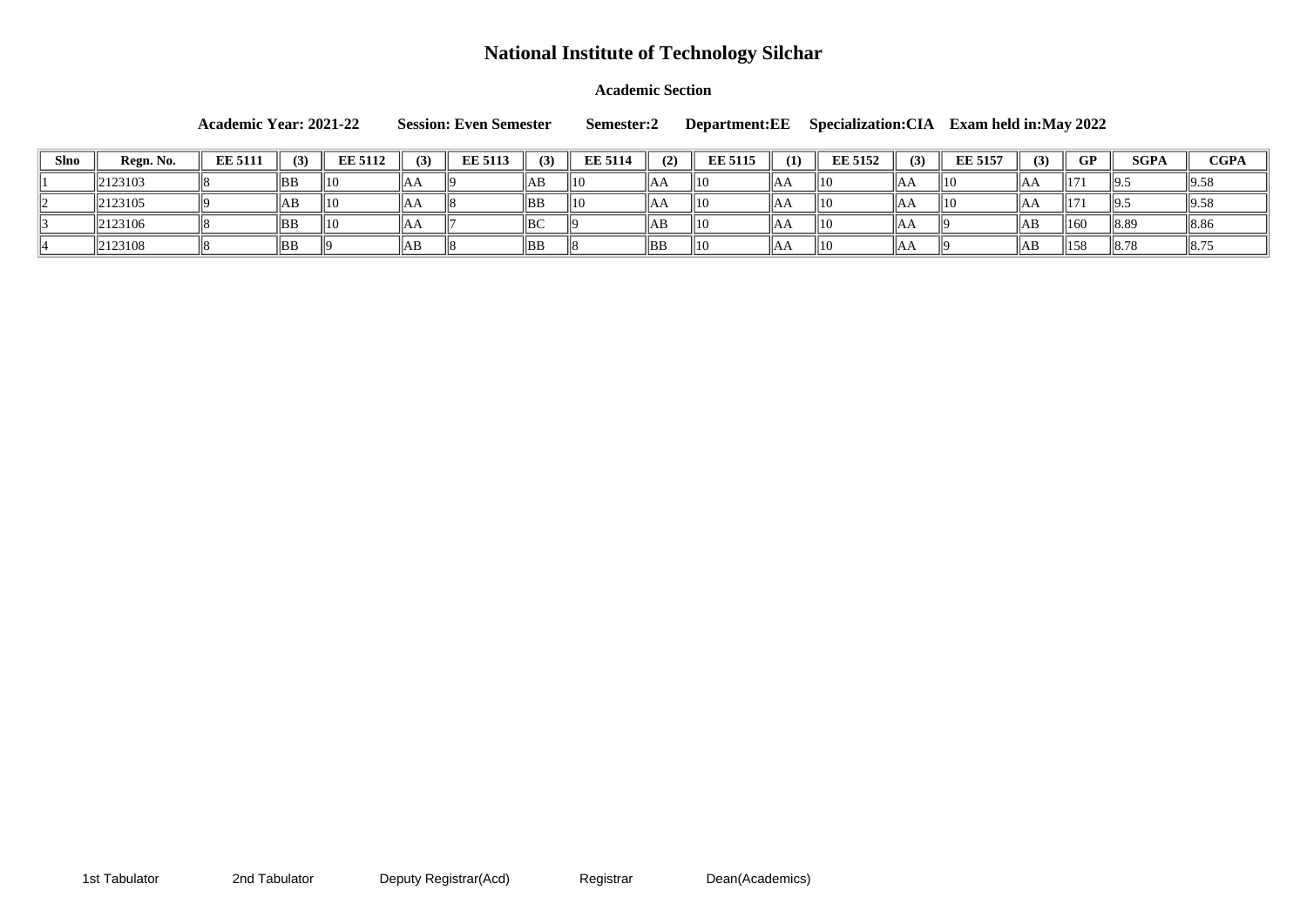### **Academic Section**

**Academic Year: 2021-22 Session: Even Semester Semester:2 Department:EE Specialization:PESE Exam held in:May 2022**

| Slno           | Regn. No.     | <b>EE 5211</b> | (3)            | <b>EE 5212</b> | (3)            | <b>EE 5213</b> | (3)       | <b>EE 5214</b> | (2)    | <b>EE 5215</b> | (1) | <b>EE 5241</b> | (3) | <b>EE 5243</b> | (3) | <b>EE</b> 5251 | (3)  | GP              | <b>SGPA</b>  | <b>CGPA</b>        |
|----------------|---------------|----------------|----------------|----------------|----------------|----------------|-----------|----------------|--------|----------------|-----|----------------|-----|----------------|-----|----------------|------|-----------------|--------------|--------------------|
|                | 2123201       |                | $n \cap$<br>DU | 10             | AA             | $ 10\rangle$   | AA        | 10             | AA     | 10             | AA  |                |     |                | AB  | 10             | ΙAΑ  | 168             | $\vert 9.33$ | $\vert 9.28 \vert$ |
|                | 2123202       |                | AB             |                | AB             |                | BB        |                | AB     | 10             | AA  |                |     |                | AB  |                | BC   | 154             | 8.56         | $\ 8.14\ $         |
|                | 2123203       |                |                |                | Е              |                |           |                | Im I   |                |     |                |     |                |     |                |      |                 |              | 4.36               |
|                | 2123204       |                | <b>BB</b>      |                | $\parallel$ BB |                | BC        |                | AB     |                | AB  |                |     |                | BB  |                | ' BB | 144             |              | $\ 8.31\ $         |
|                | $\ 2123205\ $ | 10             | AA             | II 1 ()        | AA             | 10             | AA        | 10             | AA     | 10             | AA  |                |     | 10             | AA  | 10             | ΙAΑ  | 180             | 11 I O       | $\vert$ 9.56       |
|                | $\ 2123206\ $ |                | AB             |                | $\parallel$ BB |                | ΒB        | 10             | AA     |                | AB  |                | BB  | 10             | AA  |                |      | 158             | $\ 8.78\ $   | 8.97               |
|                | 2123207       | 10             | AA             |                | $\parallel$ BB |                | ΒB        |                | AB     |                | ΙAΒ |                |     |                | ΙAΒ | 10             | ΙAΑ  | 162             |              | $\ 8.67$           |
|                | $\ 2123208\ $ |                | $D \cap$<br>DU |                | CC             |                | BC        |                | AB     | ll 10          | AA  |                |     |                | BB  |                | ΙAΒ  | $ 139\rangle$   | 17.72        | $\ 7.81$           |
|                | 2123209       |                | AB             |                | $\parallel$ BC |                | <b>BB</b> | w              | $\ AA$ |                | ΙAΒ |                |     |                | AB  |                | BB   | $\parallel$ 152 | 8.44         | $\ 8.33\ $         |
| $\parallel$ 10 | $\ 2123210\ $ |                | AB             |                | AB             |                | AB        | 10             | AA     | 10             | lΑA |                |     |                | AB  |                | AB   | $ 165\rangle$   | 9.17         | 9.08               |
|                | $\ 2123211$   |                |                |                |                |                |           |                |        |                |     |                |     |                |     |                |      |                 |              |                    |
| $\parallel$ 12 | 2123212       |                |                |                |                |                |           |                |        |                |     |                |     |                |     |                |      |                 |              |                    |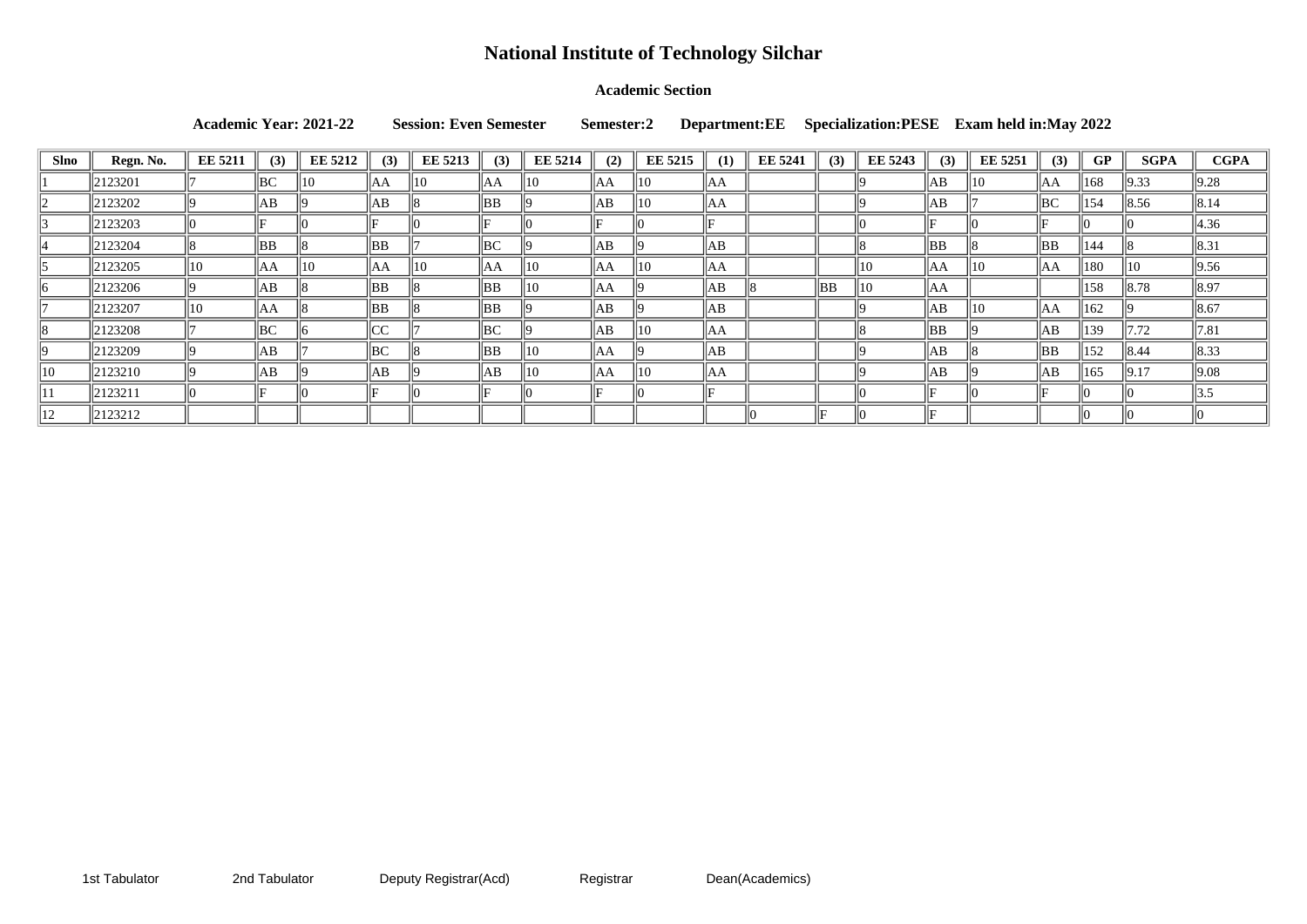**Academic Section**

| <b>Academic Year: 2021-22</b> | <b>Session: Even Semester</b> |  | Semester:2 Department:EI Specialization:IE Exam ho |  |
|-------------------------------|-------------------------------|--|----------------------------------------------------|--|
|                               |                               |  |                                                    |  |

| <b>Slno</b> | Regn. No. | INT 5444<br>EI 511 |    | RT 2118<br>LI 51 L |    | $TTZ = 440$<br><b>ET 211</b> | $\mathbf{U}$   | $NT$ $E114$<br>l 3114 | (2)          | <b>EI 5115</b> | 1 A    | $\overline{1}$ 5170 | (3) | EI 5176 | $\ddot{\phantom{0}}$ | $\cap$ D<br>u | <b>SGPA</b>                         | <b>CGPA</b> |
|-------------|-----------|--------------------|----|--------------------|----|------------------------------|----------------|-----------------------|--------------|----------------|--------|---------------------|-----|---------|----------------------|---------------|-------------------------------------|-------------|
|             | 2125101   | ll10               | лг | 11 C               | ΑF |                              | BB             | $\parallel$ 10        | $\mathbf{M}$ | $\parallel$ 10 | 1 11 1 | 11 C                |     | 10      | ЮA                   | 118           |                                     |             |
|             | 2125102   | 10                 | nе | 110                | AΑ |                              | $\parallel$ BC | $\parallel$ 10        | 1 N.I.       | $\parallel$ 10 | nn     | II 1 C              | .   | 11 O    | IAA                  | 181           | $\overline{\phantom{0}}$<br>11 フ.J. |             |

**Academic Years: May 2022**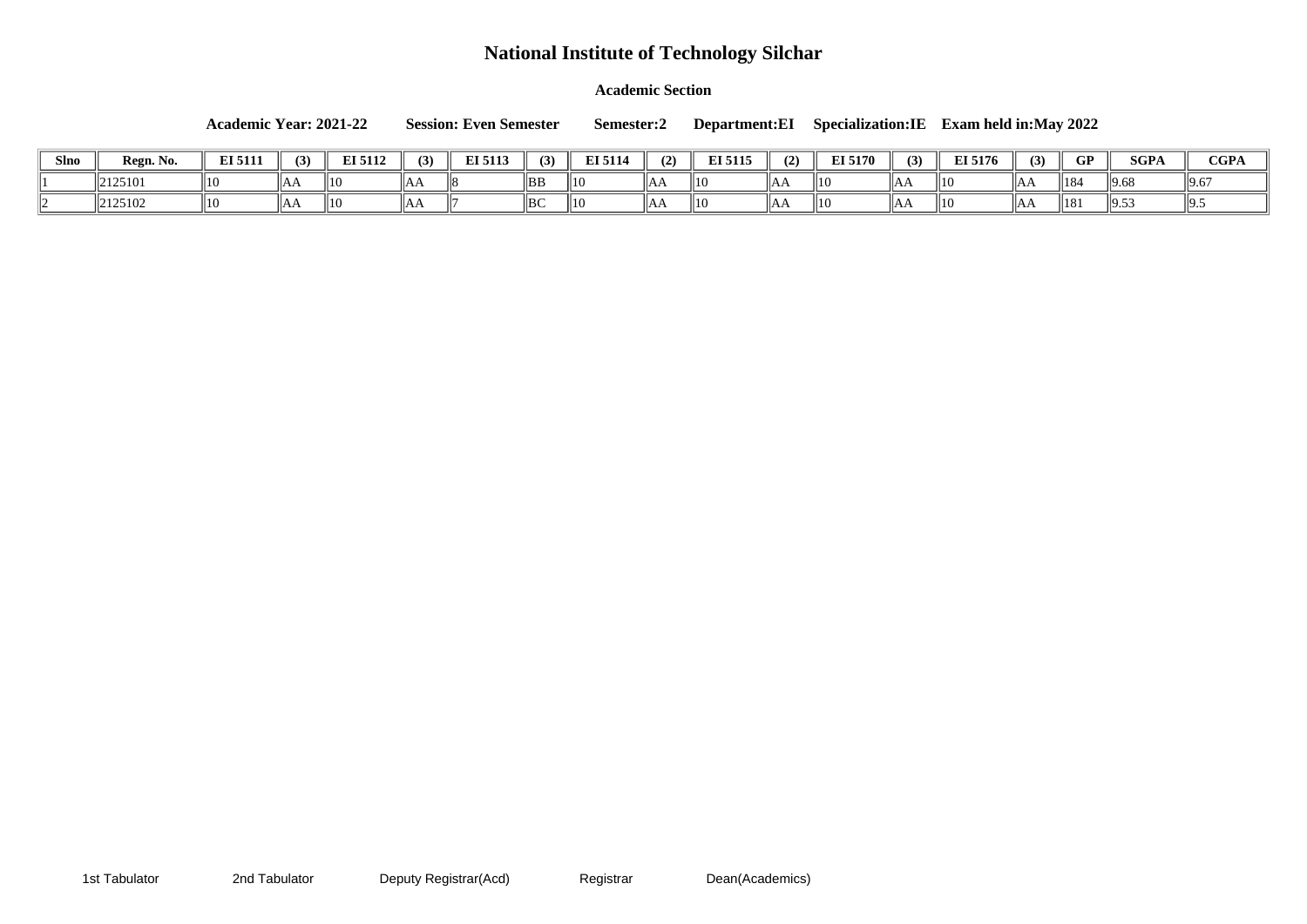### **Academic Section**

**Academic Year: 2021-22 Session: Even Semester Semester:2 Department:MECH Specialization:CAD-CAM Exam held in:May 2022**

| Slno | Regn. No. | <b>ME 5105</b> | (3) | <b>ME 5106</b> |                | <b>ME 5109</b> | (2)  | <b>ME 5120</b> | (1)  | <b>ME 5138</b> | (3) | <b>ME 5151</b> | (3) | <b>ME 5307</b> | (3)            | <b>GP</b>       | <b>SGPA</b>          | <b>CGPA</b>      |
|------|-----------|----------------|-----|----------------|----------------|----------------|------|----------------|------|----------------|-----|----------------|-----|----------------|----------------|-----------------|----------------------|------------------|
|      | 2126101   |                | BB  |                | $\parallel$ BB | II 1 0         | IIAA |                | 'AB  |                | AΒ  |                | BB  |                | CC             | 1146            | 8.1                  | $\mathsf{IIO.0}$ |
|      | 2126102   |                | BB  |                | AB             | 10             | IAA  | 110            | ''AA |                | AΒ  | 111 O          | IAA |                | ∣AD            | 165             | $  9.1$ <sup>-</sup> |                  |
|      | 2126103   | ПU             | AA  | $\parallel$ 10 | IAF            | 10             | 11AA | 110            | IAA  |                | INN | 11 O           | ЮA  | 10             |                | $\parallel$ 180 |                      |                  |
|      | 2126104   | 10             | IAA |                | 'lAB           | II 1 0         | IIAA |                | AB   |                | ∥BB |                | AВ  |                | $\parallel$ BB | 161             | 8.94                 |                  |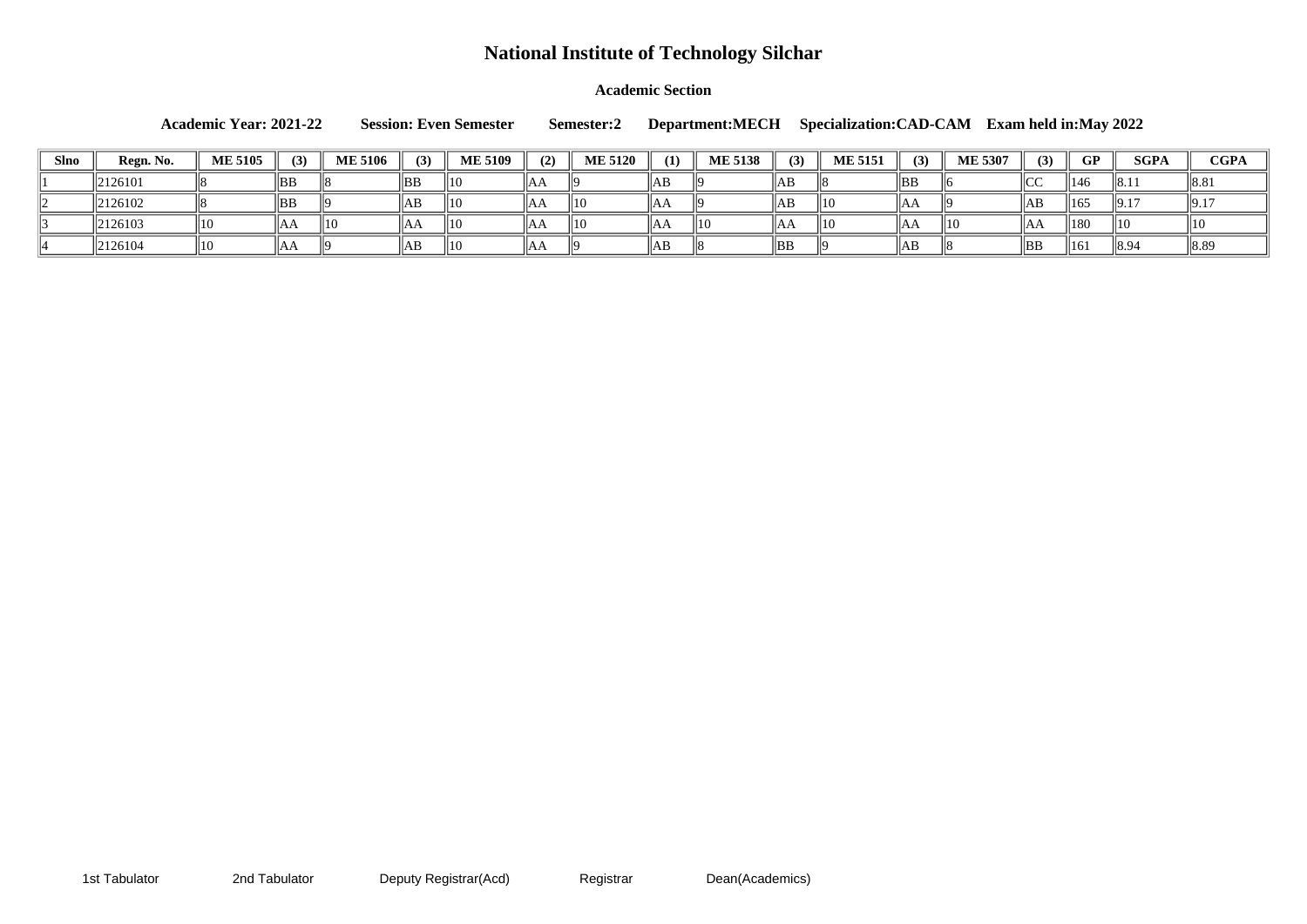### **Academic Section**

**Academic Year: 2021-22 Session: Even Semester Semester:2 Department:MECH Specialization:DM Exam held in:May 2022**

| <b>Slno</b> | Regn. No.            | ME 5105 $\parallel$ | (3)                 | <b>ME 5106</b> | (3)           | <b>ME 5138</b> | (3) | $\vert$ ME 5139 $\vert\vert$ | (3) | ME 5204 $\parallel$ | (3)              | <b>ME 5205</b> | (3) | $\vert$ ME 5206 $\vert\vert$ | $\mathbf{I}$ | $\vert$ ME 5207 $\vert\vert$ | (2) | $\vert$ ME 5307 $\vert\vert$ | (3)      | <b>GP</b>       | <b>SGPA</b>  | <b>CGPA</b>   |
|-------------|----------------------|---------------------|---------------------|----------------|---------------|----------------|-----|------------------------------|-----|---------------------|------------------|----------------|-----|------------------------------|--------------|------------------------------|-----|------------------------------|----------|-----------------|--------------|---------------|
|             | $\frac{1}{2}$ 126201 |                     | AB                  | $\parallel$ 10 | ∣IAA          |                |     |                              |     |                     | ΒB               |                | AВ  | 10                           | IАA          | 10                           | AA  | 10                           | ľАA      | $\ 168$         | $\vert$ 9.33 | 9.44          |
|             | $\parallel$ 2126202  |                     |                     | 110            | IАA           | $\parallel$ 10 | AA  | $\parallel$ 10               | ∥AA |                     | BB               | ll10           | IAА | 10                           | ΙAΑ          | II 1 0                       | IAA |                              |          | $ 17\rangle$    | 9.67         | $\vert$  9.83 |
|             | 2126204              | $\parallel$ 10      | IAA                 | 10             | ΑA            |                | ΙAΒ |                              |     |                     | ΙAΒ              |                | ∥BB | 10                           | AA           | 1C                           | IΑA |                              |          | $\ 168\ $       | $\vert 9.33$ | $\vert$  9.42 |
|             | 2126205              | $\parallel$ 10      | $\mathsf{I}$ AA     |                | ΙAΒ           |                | BB  |                              |     |                     |                  |                |     |                              |              |                              |     |                              |          |                 |              | 6.11          |
|             | 2126206              |                     | $\mathbf{L}$<br>∣D∪ |                | BB            |                |     |                              |     |                     | $\sqrt{2}$<br>◡◡ |                | BC  |                              | AВ           |                              | 'AЬ |                              | DD       | $\parallel$ 123 | $\ 6.83$     | $\ 7.19\ $    |
|             | 2126207              |                     | CD                  |                | $D\cap$<br>D∪ |                |     |                              |     |                     | CD               |                | CD  |                              | ∣BB          | II 1 0                       | IAA |                              | $ {CC} $ |                 | $\vert$ 6.22 | $\vert$ 6.56  |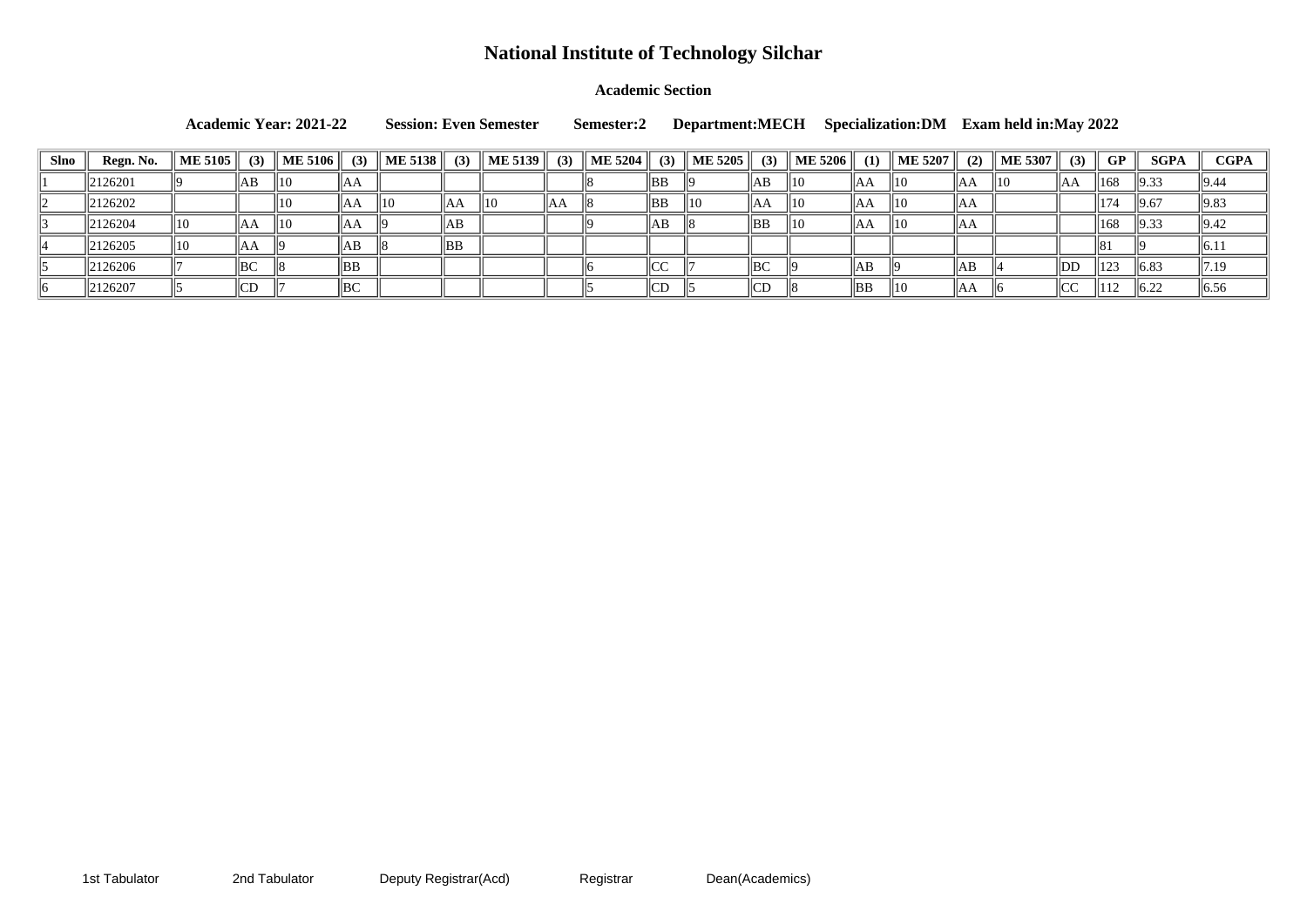**Academic Section**

**Academic Year: 2021-22 Session: Even Semester Semester:2 Department:MECH Specialization:MMT Exam held in:May 2022**

| <b>Slno</b> | Regn. No. | <b>ME 5134</b> | (3)               | <b>ME 5138</b> | (3)    | <b>ME 5305</b> | (3) | <b>ME 5306</b> | (3)            | <b>ME 5307</b> | (3)           | <b>ME 5308</b> | (2)            | <b>ME 5320</b> | (1)  | GP              | <b>SGPA</b>     | <b>CGPA</b> |
|-------------|-----------|----------------|-------------------|----------------|--------|----------------|-----|----------------|----------------|----------------|---------------|----------------|----------------|----------------|------|-----------------|-----------------|-------------|
|             | 2126301   | 10             | ЮA                |                | AB     | 10             | AA  |                | ∥AB            |                | $\sim$<br>⊪∪∪ | 10             | $\P$ AA        |                | ∥AA  | $\parallel$ 162 |                 |             |
|             | 2126302   |                | $ $ <sub>BC</sub> |                | AB     | 10             | IAA | $\parallel$ 10 | $\P{A}$        |                |               | 11 C           | ''AA           |                | ∥AA  | 165             | $\parallel$ 9.1 |             |
|             | 2126303   |                | BB                |                | $\sim$ | 10             | ΙAΑ |                | $\parallel$ BB |                |               |                | $\parallel$ BC |                | IIAA | 44 F            | $\parallel$ (0. |             |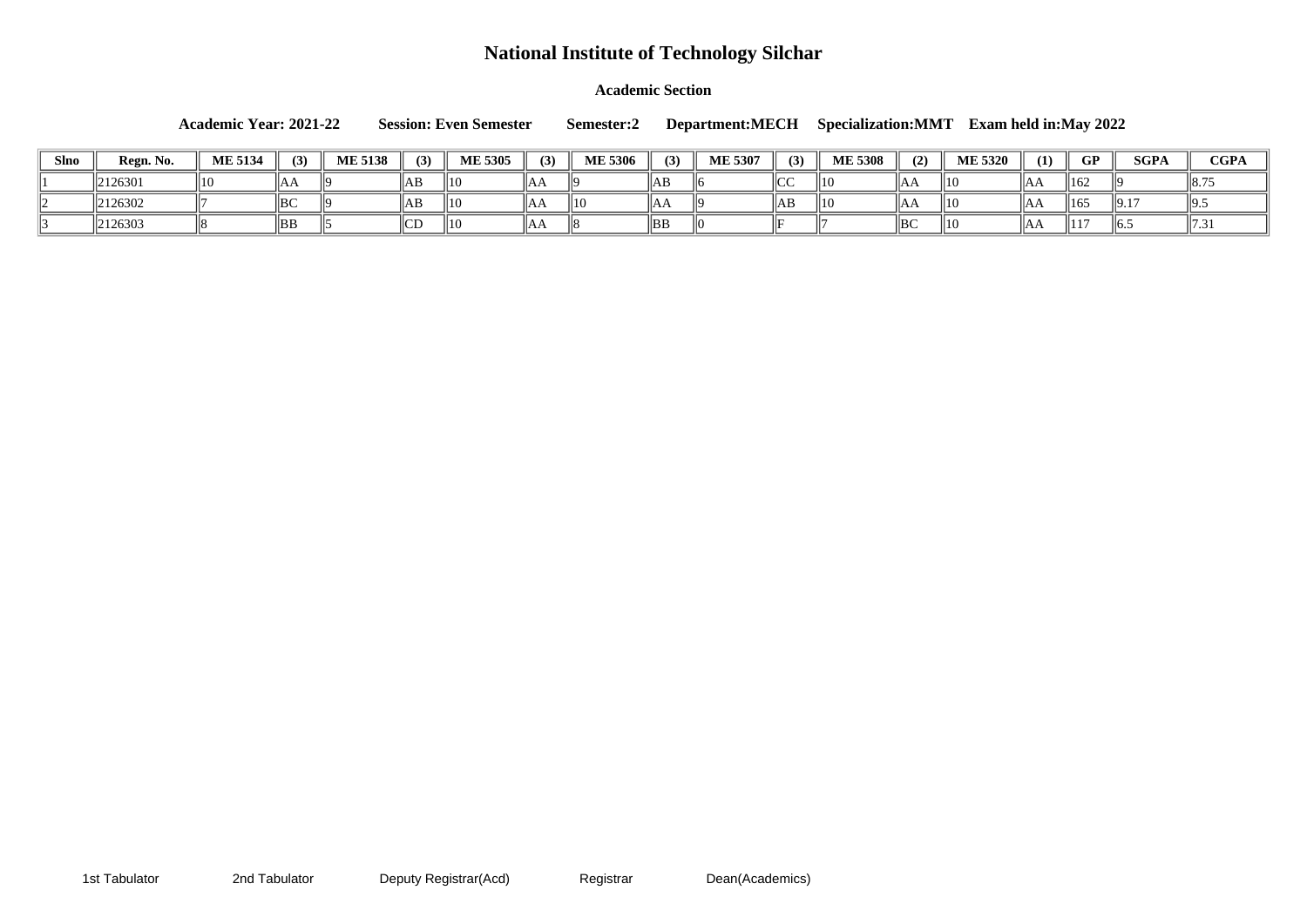**Academic Section**

**Academic Year: 2021-22 Session: Even Semester Semester:2 Department:MECH Specialization:RE Exam held in:May 2022**

| <b>Slno</b> | Regn. No. | <b>EE 5256</b> | (3) | <b>ME 5452</b> | (3)       | <b>ME 5505</b> | (3)            | <b>ME 5506</b> | (3)              | <b>ME 5507</b> | (3) | <b>ME 5508</b> | (2)            | <b>ME 5520</b> | (1) | <b>ME 5561</b> | (3)  | <b>GP</b> | <b>SGPA</b> | <b>CGPA</b>   |
|-------------|-----------|----------------|-----|----------------|-----------|----------------|----------------|----------------|------------------|----------------|-----|----------------|----------------|----------------|-----|----------------|------|-----------|-------------|---------------|
|             | 2126401   |                |     |                | BB        |                | AE             |                | BB               |                | AB  |                | $\parallel$ BC | $\parallel$ 10 |     | 10             | ⊪AA  | 156       | 8.67        | <u>ყ</u> გ.გა |
|             | 2126403   |                | AE  |                | <b>BB</b> |                | ⊪∪∪            |                | $\sim$<br>بالحال |                | BC  |                | ¶AB            | $\parallel$ 10 |     |                |      | 139       | II / . / 2  |               |
|             | 2126404   |                |     |                | BB        |                | $\parallel$ BB |                | BB               |                | BC  |                | BC             | $\parallel$ 10 |     | 10             | IIAA | 147       | 8.1         | 110.72        |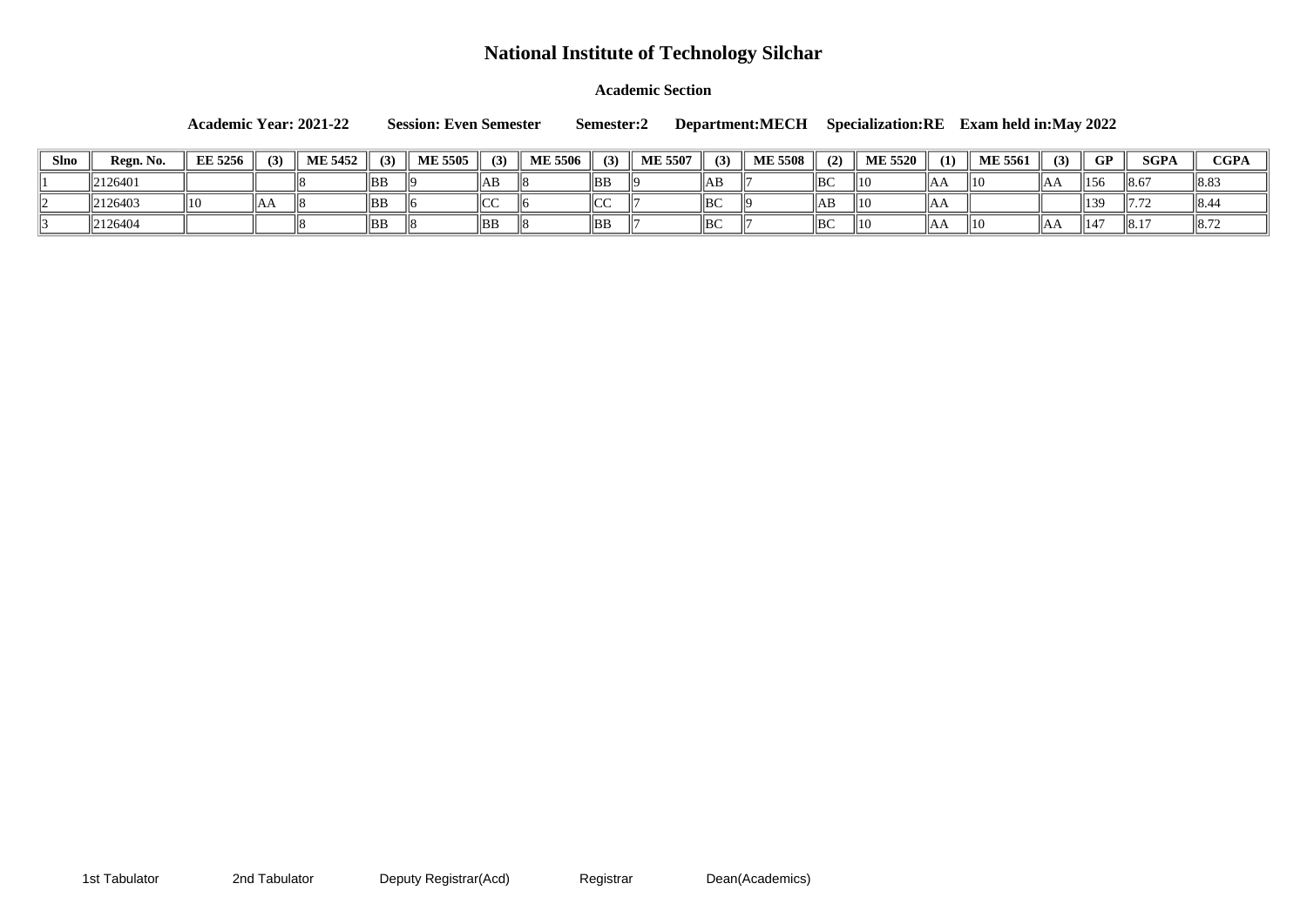### **Academic Section**

**Academic Year: 2021-22 Session: Even Semester Semester:2 Department:MECH Specialization:ThE Exam held in:May 2022**

| <b>Slno</b> | Regn. No.            | ME<br>5406     | (3)  | <b>ME</b><br>5407 |                  | <b>ME</b><br>5420 | (1)  | МE<br>5436     | (3)             | <b>ME</b><br>5437 | (3) | <b>ME</b><br>5439 | (3)  | <b>ME</b><br>5440 | (3)            | <b>ME</b><br>5444 | (3)        | <b>ME</b><br>5446 | (3)  | <b>ME</b><br>5449 | (3)            | <b>ME</b><br>5452 | (3)      | <b>GP</b>       | <b>SGPA</b>        | <b>CGPA</b>        |
|-------------|----------------------|----------------|------|-------------------|------------------|-------------------|------|----------------|-----------------|-------------------|-----|-------------------|------|-------------------|----------------|-------------------|------------|-------------------|------|-------------------|----------------|-------------------|----------|-----------------|--------------------|--------------------|
|             | 2126501              |                | BB   |                   | BB               |                   | AB   |                |                 |                   | BB  |                   | BC   |                   |                |                   |            | 10                | "IAA |                   | BB             |                   |          | 148             | $\parallel$ 8.22   | $\ 8.31$           |
|             | 2126502              | 10             | "IAA | 10                | llAA             | $\parallel$ 10    | AA   | $\parallel$ 10 | $\mathsf{II}AA$ |                   |     |                   |      |                   | BB             | $\parallel$ 10    | lАA        |                   |      |                   |                |                   | BB       | $\parallel$ 168 | $\vert 9.33 \vert$ | $\ 9.67$           |
|             | 2126503              |                | AB   |                   | AB               |                   | AB   |                |                 |                   | BB  |                   |      |                   | $\parallel$ BB |                   | AB         |                   |      |                   |                | $\parallel$ 10    | $\ AA\ $ | $\ 159\ $       | $\ 8.83\ $         | $\vert 9.25 \vert$ |
|             | 2126504              | 10             | 'IAA | $ 10\rangle$      | AA               | $\parallel$ 10    | AA   | $\parallel$ 10 | AA              |                   |     | 110               | IIAA |                   |                |                   | AB         |                   |      |                   |                |                   | BB       | 171             | $\vert$  9.5       | 9.56               |
|             | 2126505              |                | AB   | $ 10\rangle$      | AA               | -lig              | AB   |                |                 |                   | BC  |                   |      |                   | BB             |                   |            | 10                | IAA  |                   | $\parallel$ BB |                   |          | $\frac{155}{2}$ | $\ 8.61$           | 8.81               |
|             | $^{\prime}$  2126506 | $\parallel$ 10 | "AA  | 10                | $\ A\mathcal{A}$ | $\parallel$ 10    | ' AA | $\parallel$ 10 | "Aa             |                   |     | 10                | ЮA   |                   |                | 10                | <b>JAA</b> |                   |      |                   |                |                   | AB       | 1177            | $\vert 9.83 \vert$ | $\vert$ 9.92       |
|             | 2126507              | $\parallel$ 10 | ''AA | 10                | AA               | $\parallel$ 10    | AA   | $\parallel$ 10 | ΙAΑ             |                   |     |                   | AВ   |                   |                |                   |            | 10                | IAA  | 10                | ''AA           |                   |          | 1177            | $\vert 9.83 \vert$ | $\vert 9.92 \vert$ |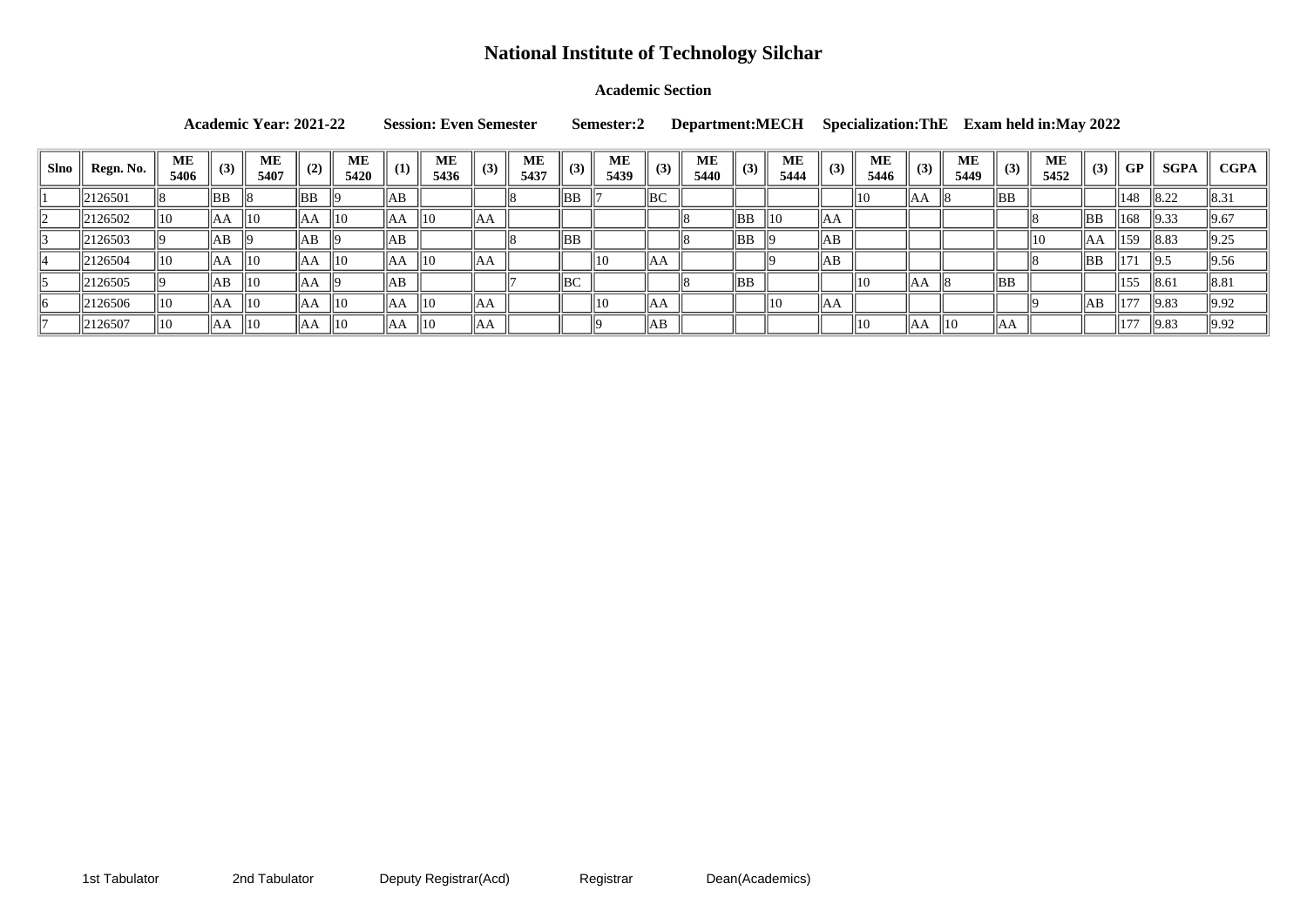### **Academic Section**

Academic Year: 2021-22 Session: Even Semester Semester: Department: Chemistry Specialization: Chemistry

| <b>Slno</b> | Regn. No.             | <b>CH 5106</b> | (4)            | <b>CH 5107</b> | (4)            | <b>CH 5108</b> | (4)            | <b>CH 5109</b> | (4)            | <b>GP</b>     | <b>SGPA</b>        | <b>CGPA</b>        |
|-------------|-----------------------|----------------|----------------|----------------|----------------|----------------|----------------|----------------|----------------|---------------|--------------------|--------------------|
|             | 2147101               |                | BB             |                | $\parallel$ BC |                | $\parallel$ BB |                | $\ AB\ $       | 128           | 18.                | $\ 8.67\ $         |
|             | 2147102               | I٥             | AB             |                | lE.            | 10             | AA             |                |                | 76            | 4.75               | $\ 7.33\ $         |
|             | 2147103               |                | AB             |                | $\parallel$ BC |                | BC             | 10             | AA             | 132           | $\parallel$ 8.25   | $\ 8.78\ $         |
|             | 2147104               |                | BC             |                | $\parallel$ BC | ľh             | CC             |                | AB             | 116           | 7.25               | 7.67               |
|             | $\vert 2147105 \vert$ |                | AB             |                | AB             |                | $\parallel$ BB |                | AB             | $ 140\rangle$ | $\ 8.75\ $         | $\vert$ 9.33       |
|             | 2147107               |                | AB             | 10             | $\ AA\ $       |                | AB             |                | AB             | $ 148\rangle$ | $\vert 9.25 \vert$ | $\vert 9.22 \vert$ |
|             | 2147108               | I٥             | AB             |                | $\parallel$ BB |                | $\parallel$ BB |                | AB             | 136           | $\ 8.5$            | $\ 8.67\ $         |
|             | $\ 2147111$           | ۱Q             | AB             | $ 10\rangle$   | AA             | ۱Q             | AB             |                | AB             | 148           | $\vert 9.25 \vert$ | $\vert$ 9.44       |
|             | $\ 2147112\ $         | ۱O             | AB             | 10             | AA             | 10             | AA             | 10             | $\parallel$ AA | $ 156\rangle$ | $\vert$ 9.75       | $\ 9.67$           |
|             | 2147113               |                | AB             | 10             | ∥AA            |                | BB             | 10             | AA             | 148           | $\vert 9.25 \vert$ | $\ 9.1^{\circ}$    |
|             | 2147114               |                | $\parallel$ BB |                | ∥AB            |                | $\parallel$ BB | 10             | AA             | $ 140\rangle$ | $\ 8.75\ $         | $\ 9.11$           |
| 12          | $\ 2147116\ $         |                |                |                |                |                |                |                |                |               |                    | $\ 5.22\ $         |
| 13          | 2147118               |                | $\parallel$ AB |                | $\parallel$ BB |                | AB             |                |                | 104           | $\parallel$ 6.5    | $\ 7.56\ $         |
| 14          | 2147119               |                | CC             |                | $\parallel$ BB |                | CD             |                | AB             | 112           |                    | $\ 8.11$           |
| 15          | 2147120               | ۱Q             | AB             | $ 10\rangle$   | $\ AA$         | $ 10\rangle$   | AA             | 10             | AA             | $ 156\rangle$ | $\vert 9.75 \vert$ | $\ 9.67\ $         |
| 16          | $\ 2147121$           | $ 10\rangle$   | ∥AA            | $ 10\rangle$   | AA             | 10             | AA             | 10             | $\parallel$ AA | $ 160\rangle$ | $\parallel$ 10     | $\vert$ 9.89       |
| 17          | 2147122               |                | BB             |                | $\parallel$ BB |                | BC             | 10             | AA             | 132           | $\ 8.25\ $         | $\ 8.44\ $         |
| 18          | $ 2147123\rangle$     | 19             | AB             |                | $\parallel$ BB |                | $\parallel$ BC | 10             | AA             | 136           | $\parallel$ 8.5    | $\ 8.56\ $         |

|  |  | Exam held in:May 2022 |  |
|--|--|-----------------------|--|
|--|--|-----------------------|--|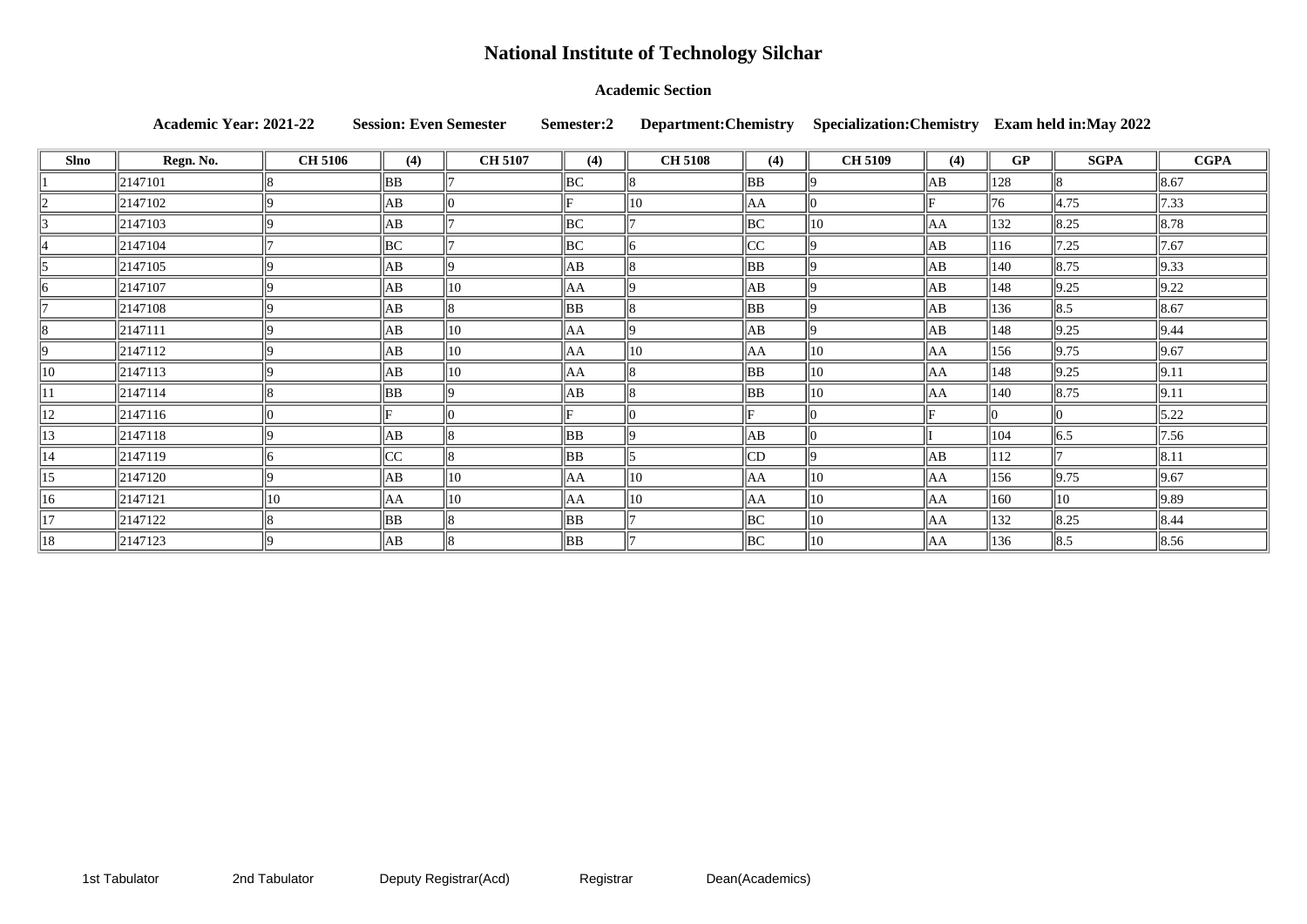### **Academic Section**

Academic Year: 2021-22 Session: Even Semester Semester:2 Department:Mathematics Specialization:Mathematics

| <b>Slno</b> | Regn. No. | <b>MA 5116</b> | (3) | <b>MA 5117</b> | (4)            | <b>MA 5118</b> | (3)            | <b>MA 5119</b> | (3) | <b>MA 5120</b> | (4)       | <b>GP</b>       | <b>SGPA</b>        | <b>CGPA</b>        |
|-------------|-----------|----------------|-----|----------------|----------------|----------------|----------------|----------------|-----|----------------|-----------|-----------------|--------------------|--------------------|
|             | 2148101   | $ 10\rangle$   | AA  | 10             | AA             | 10             | AA             |                | AB  | 10             | AA        | $ 167\rangle$   | 9.82               | 9.81               |
|             | 2148102   | 10             | AA  | 10             | AA             | 10             | AA             |                | ΙAΒ |                | AB        | $\parallel$ 163 | 9.59               | 9.81               |
|             | 2148103   |                | AB  |                | <b>BB</b>      |                | BС             |                | BС  |                | BB        | $\parallel$ 133 | 7.82               | $\ 8.57\ $         |
|             | 2148104   | 10             | AA  |                | AB             | 10             | AA             |                | AВ  |                | BB        | $\parallel$ 155 | $\vert 9.12 \vert$ | $\ 9.59\ $         |
|             | 2148105   |                | AB  |                | $\parallel$ BC |                | $\parallel$ BC |                | BB  |                | AB        | $\parallel$ 136 |                    | $\ 8.65\ $         |
|             | 2148106   | $ 10\rangle$   | AA  |                | BB             | 10             | AΑ             | $ 10\rangle$   | AA  | $ 10\rangle$   | AA        | $\parallel$ 162 | 9.53               | $\ 9.68\ $         |
|             | 2148107   | $ 10\rangle$   | AA  |                | CD             |                | BB             |                | BB  |                | AB        | $\parallel$ 134 | 7.88               | $\vert 8.92 \vert$ |
|             | 2148108   | 10             | AA  |                | CC             |                | BB             |                | ΒB  |                | BB        | $\parallel$ 134 | 7.88               | $\ 8.38\ $         |
|             | 2148110   |                | AB  |                | BB             |                | AB             |                | BB  | 10             | AA        | $\parallel$ 150 | 8.82               | $\vert$ 9.35       |
| 10          | 2148111   | $\vert$ 10     | AA  |                | BB             |                | BB             |                | BB  |                | AB        | $\parallel$ 146 | 8.59               | $\ 8.38\ $         |
|             | 2148112   |                | AВ  |                | CC             |                | AB             |                | ΙAΒ |                | AB        | $\parallel$ 141 | 8.29               | $\ 8.89\ $         |
| 12          | 2148113   |                | AB  |                | CD             |                | AB             |                | BB  |                | <b>BB</b> | $\parallel$ 130 | 7.65               | $\parallel$ 8.7    |
| 13          | 2148114   |                | BB  |                | $\parallel$ DD |                | CC             |                | CC  |                | CD        | $\parallel 96$  | 5.65               | $\vert 7.03 \vert$ |
| 14          | 2148115   |                | BB  |                | $\parallel$ BB |                | BB             |                | BB  |                | AB        | 140             | 8.24               | $\ 8.43\ $         |
| 15          | 2148116   |                |     |                |                |                |                | n              |     |                |           | llO.            |                    | 4.97               |
| 16          | 2148117   |                | AB  |                | AB             |                | AB             | $ 10\rangle$   | AA  |                | AB        | $\parallel$ 156 | 9.18               | $\parallel$ 9.3    |
| 17          | 2148118   | 10             | AA  |                | CC             |                | BC             |                | BB  |                | BC        | $\parallel$ 127 | 7.47               | $\ 8.51$           |
| 18          | 2148121   |                | AB  |                | BB             |                | BB             | 10             | AA  | 10             | AA        | $\parallel$ 153 |                    | $\vert$ 9.32       |
| 19          | 2148122   |                | AB  |                | CC             |                | AB             |                | BB  |                | CC        | $\parallel$ 126 | 7.41               | $\ 8.49\ $         |
| 20          | 2148123   |                | AB  |                | $\parallel$ BC | 8              | BB             | $ 10\rangle$   | AA  |                | <b>BB</b> | $\ 141$         | 8.29               | $\ 8.78\ $         |
| 21          | 2148124   |                | AB  |                | BC             | 10             | AA             |                | BB  |                | BB        | 141             | 8.29               | $\vert 9.11 \vert$ |
| 22          | 2148125   |                | BС  |                | $\parallel$ DD | 6              | CC             | l6             | CC  |                | DD        | $\parallel$ 89  | 5.24               | $\ 7.05\ $         |

| <b>S</b> |  |  | <b>Exam held in: May 2022</b> |  |
|----------|--|--|-------------------------------|--|
|----------|--|--|-------------------------------|--|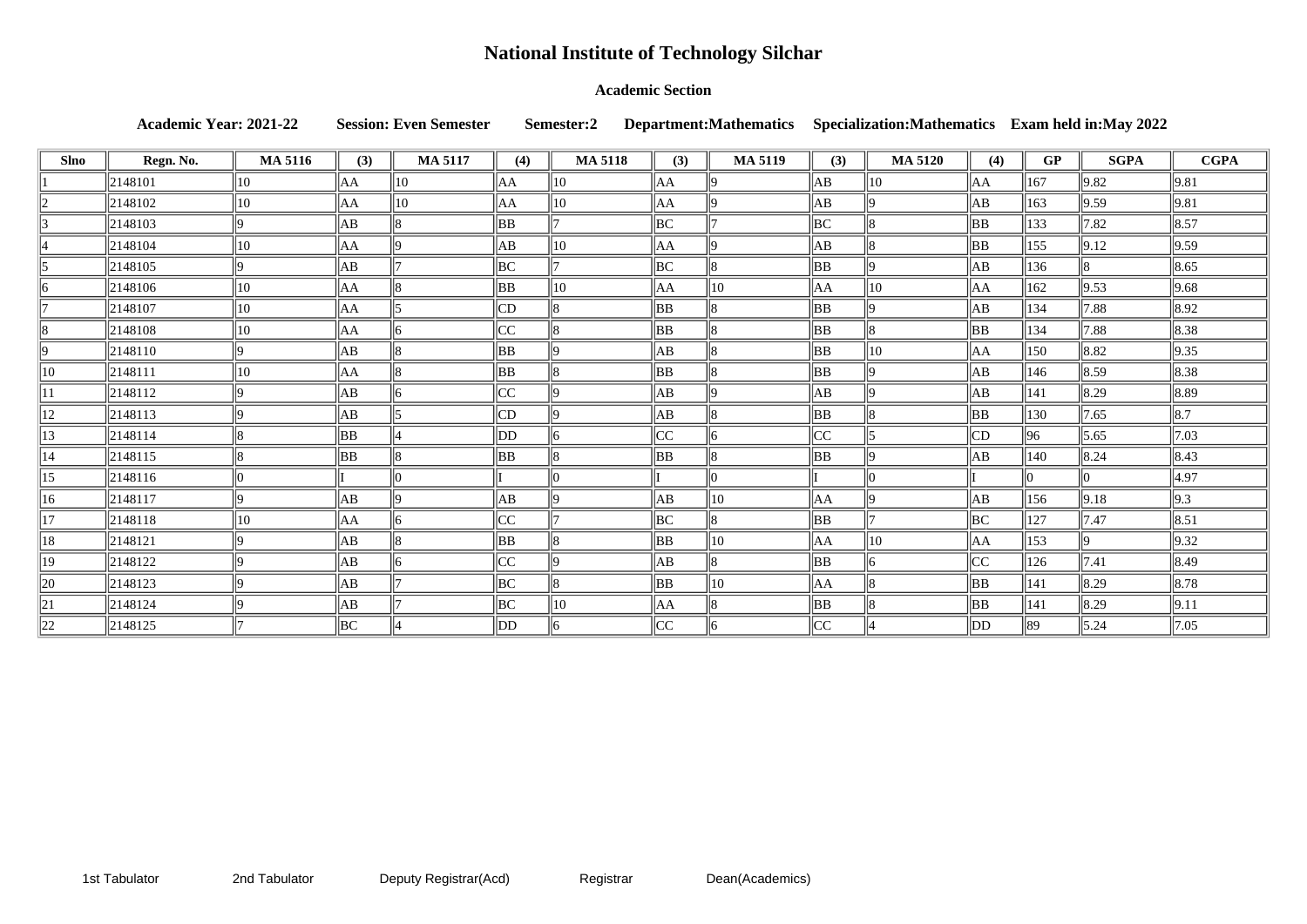### **Academic Section**

**Academic Year: 2021-22 Session: Even Semester Semester:2 Department:MBA Specialization:MBA Exam held in:May 2022**

| Slno           | Regn. No.     | <b>MS 5102</b> | (3)       | <b>MS 5104</b> | (3)            | <b>MS 5106</b> | (3) | <b>MS 5108</b> | (3)            | <b>MS 5110</b> | (3)      | <b>MS 5112</b> | (3)            | <b>MS 5114</b> | (1)            | <b>GP</b>       | <b>SGPA</b>        | <b>CGPA</b>        |
|----------------|---------------|----------------|-----------|----------------|----------------|----------------|-----|----------------|----------------|----------------|----------|----------------|----------------|----------------|----------------|-----------------|--------------------|--------------------|
|                | 2150101       |                | AB        |                | AB             |                | BC  | 10             | AA             |                | ΙAΒ      |                | AB             |                | BB             | 167             | 8.79               | $ 8.79\rangle$     |
|                | 2150102       | ١Q             | AB        |                | AB             |                | BС  |                | <b>BB</b>      |                | BB       |                | AB             | $10^{-1}$      | AA             | 160             | $ 8.42\rangle$     | 8.63               |
|                | 2150103       |                | <b>BC</b> |                | AB             |                | CD  |                | BC             |                | ΙAΒ      |                | AB             |                | BB             | 146             | 7.68               | $ 8.03\rangle$     |
|                | 2150104       |                | BB        |                | BB             |                | CC  |                | <b>BB</b>      |                | ΙAΒ      |                | AB             |                | BB             | 152             |                    | 8.45               |
|                | 2150105       | 18             | ΒB        |                | AB             |                | DD  |                | CC             |                | BB       |                | BB             |                | BC             | 136             | 7.16               | 7.76               |
|                | 2150106       |                | BB        |                | AB             |                | CD  |                | BC             |                | ΙAΒ      |                | AB             |                | $ _{CC}$       | 147             | 7.74               | $ 8.32\rangle$     |
|                | 2150107       | ١Q             | AB        | $ 10\rangle$   | AA             |                | AВ  |                | <b>BB</b>      |                | AB       |                | BB             |                | AB             | 168             | 8.84               | 8.68               |
|                | 2150108       | $\parallel$ 10 | AA        | 10             | AA             |                | BB  | 10             | AA             | 10             | AA       | 10             | AA             | 10             | AA             | 184             | 9.68               | 9.58               |
|                | 2150109       |                | AB        | 10             | AA             |                | CC  | 10             | AA             |                | АB       | 10             | AA             |                | BC             | 169             | 8.89               | 9.03               |
| $\parallel$ 10 | 2150110       | $\parallel$ 10 | AA        | $ 10\rangle$   | AA             |                | AВ  | $ 10\rangle$   | AA             | 10             | AA       | 10             | AA             |                | AB             | 186             | 9.79               | 9.55               |
|                | 2150111       | $\parallel$ 10 | AA        | 10             | AA             |                | AВ  | 10             | AA             | 10             | AA       | 10             | AA             |                | AB             | 186             | $\vert 9.79 \vert$ | 9.63               |
| $ 12\rangle$   | 2150112       |                | <b>BC</b> |                | AB             |                | CD  |                | BC             |                | BB       |                | <b>BB</b>      |                | BC             | 139             | 7.32               | 7.82               |
| 13             | 2150113       | ١a             | AB        |                | AB             |                | ΒB  | 10             | AA             | 10             | AA       |                | AB             | 10             | AA             | 175             | 9.21               | $ 9.29\rangle$     |
| 14             | 2150114       |                | <b>BC</b> |                | BС             |                | CC  |                | BB             |                | BB       |                | BB             |                | CC             | 138             | 7.26               | 7.61               |
| 15             | 2150115       |                | BC        |                | BC             |                | CC  |                | BC             |                | BB       |                | AB             |                | BC             | 139             | 7.32               | 7.82               |
| 16             | 2150116       | 16             | CC        |                | BB             |                | DD  |                | CC             |                | BB       |                | <b>BB</b>      |                | BC             | 127             | 6.68               | 7.42               |
| 17             | 2150117       | $\parallel$ 10 | AA        | 10             | AA             |                | CC  |                | АB             |                | AB       |                | <b>BB</b>      |                | BB             | 164             | 8.63               | 8.5                |
| 18             | 2150118       |                | AB        | 10             | AA             |                | AВ  |                | BB             | 10             | AA       | 10             | AA             |                | AB             | 177             | 9.32               | 9.58               |
| 19             | 2150119       | $\parallel$ 10 | AA        | 10             | AA             | $\parallel$ 10 | AA  |                | AB             | 10             | AA       | 10             | AA             | 10             | AA             | 187             | 9.84               | 9.76               |
| 20             | 2150120       | $ 9\rangle$    | AB        | 10             | AA             |                | CC  |                | BC             |                | ΙAΒ      | 10             | AA             |                | AB             | 162             | 8.53               | 8.84               |
| 21             | 2150121       |                | <b>BC</b> |                | AB             |                | ВC  |                | BC             |                | BB       |                | <b>BB</b>      |                | BC             | 145             | 7.63               | 7.58               |
| 22             | 2150122       |                | ΒB        |                | AB             |                | CD  |                | BB             |                | ВC       |                | AB             |                | BC             | 145             | 7.63               | 7.74               |
| $\sqrt{23}$    | $\ 2150123\ $ | 9              | AB        | 119            | $\parallel$ AB | 115            | CD  | $\parallel 8$  | $\parallel$ BB | 9              | $\ AB\ $ |                | $\parallel$ AB |                | $\parallel$ BC | $\ 154$         | $\ 8.11$           | $ 8.29\rangle$     |
| $\parallel$ 24 | 2150124       | 8              | BB        |                | AB             |                | CC  |                | BC             |                | AB       |                | $\parallel$ AB |                | BC             | $\vert$ 151     | $\ 7.95\ $         | $ 8.18\rangle$     |
| $\ 25\ $       | $\ 2150125\ $ |                | BC        |                | BB             |                | CD  |                | CC             |                | BB       |                | $\parallel$ BC |                | $ {\rm  CC }$  | 129             | $\ 6.79\ $         | $ 7.08\rangle$     |
| $\vert$ 26     | 2150126       | 18             | ΒB        |                | АB             |                | CC  |                | BB             |                | BB       |                | $\parallel$ AB |                | CC             | 150             | $ 7.89\rangle$     | 7.84               |
| $\ 27$         | 2150127       |                | BC        |                | AB             |                | BC  |                | BB             |                | BB       |                | AB             |                | BC             | 151             | $\ 7.95\ $         | 8.18               |
| $\ 28$         | $\ 2150128\ $ |                |           |                | CC             |                |     |                | CD             |                |          |                | $\parallel$ BC |                | CD             | 59              | $\ 3.11\ $         | 5.29               |
| $\parallel$ 29 | 2150129       | $\parallel$ 10 | AA        | $\parallel$ 10 | AA             |                | AB  |                | AB             | $\parallel$ 10 | AA       | $ 10\rangle$   | AA             |                | BB             | 182             | 9.58               | 9.58               |
| $\vert$ 30     | 2150130       | $ 9\rangle$    | AВ        | $\parallel$ 10 | ∥AA            |                | BB  | $\parallel$ 10 | AA             | $\parallel$ 10 | AA       | 10             | AA             |                | AB             | $\parallel$ 180 | $\vert$ 9.47       | $\vert 9.45 \vert$ |
| $\parallel$ 31 | $\ 2150131$   |                | BC        |                | $\parallel$ BB |                | CC  |                | BB             |                | BC       |                | $\parallel$ AB |                | BB             | 143             | 7.53               | 7.92               |
| $\parallel$ 32 | $\ 2150132\ $ | 18             | BB        |                | AB             |                | CD  | 8              | $\parallel$ BB |                | AB       | 10             | $\parallel$ AA |                | BB             | $\ 155\ $       | $\ 8.16\ $         | 8.66               |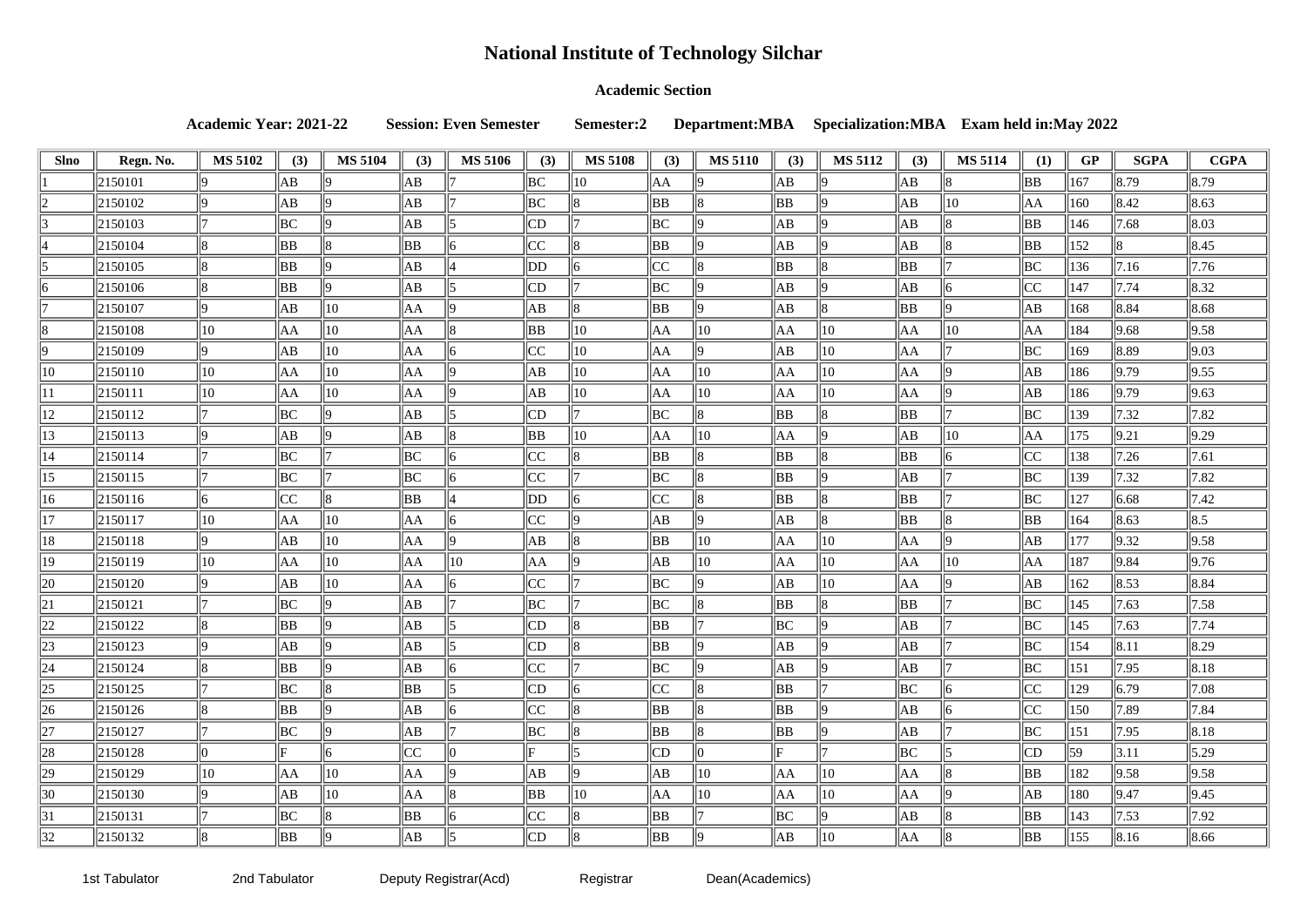| Slno | Regn. No. | <b>MS 5102</b> | (3) | <b>MS 5104</b> | (3)       | <b>MS 5106</b> | (3)       | <b>MS 5108</b> | (3)       | <b>MS 5110</b> | (3)       | <b>MS 5112</b> | (3)       | <b>MS 5114</b> | (1) | <b>GP</b> | <b>SGPA</b>        | <b>CGPA</b>    |
|------|-----------|----------------|-----|----------------|-----------|----------------|-----------|----------------|-----------|----------------|-----------|----------------|-----------|----------------|-----|-----------|--------------------|----------------|
| 33   | 2150133   |                | CC  |                | AB        |                | CD        |                | BC        |                | CC        |                | BB        |                | BB  | 131       | 6.89               | 7.53           |
| 34   | 2150134   |                | AB  |                | AB        |                | CC        |                | AB        | 10             | AA        | 10             | AA        |                | BB  | 167       | 8.79               | $ 8.89\rangle$ |
| 35   | 2150135   | 10             | AA  | 10             | AA        |                | BB        |                | BB        | 110            | AA        | 10             | AA        | 10             | AA  | 178       | $\vert$ 9.37       | 9.58           |
| 36   | 2150136   |                | BС  |                | AB        |                | CD        |                | BС        |                | <b>BB</b> |                | BB        |                | BC  | 139       | 7.32               | 7.63           |
| 37   | 2150137   |                | BB  |                | AB        |                | CD        |                | <b>BB</b> |                | <b>BB</b> |                | <b>BB</b> |                | BC  | 145       | 7.63               | 8.11           |
| 38   | 2150138   | $ 10\rangle$   | AA  | 10             | AA        |                | CC        |                | AB        | 10             | AA        | 10             | AA        |                | AB  | 174       | $\vert 9.16 \vert$ | 8.97           |
| 39   | 2150139   | ١Q             | AB  |                | AB        |                | CC        |                | BB        |                | АB        |                | AB        |                | AB  | 159       | 8.37               | 8.53           |
| 40   | 2150140   | $ 10\rangle$   | AA  | 10             | AA        |                | BС        |                | <b>BB</b> | 10             | AA        | 10             | AA        |                | BB  | 173       | 9.11               | 8.97           |
| 41   | 2150141   | $ 10\rangle$   | AA  |                | AB        |                | CD        | $ 10\rangle$   | AA        |                | AB        |                | AB        |                | AB  | 165       | $\ 8.68\ $         | 8.68           |
| 42   | 2150142   |                | AB  | 10             | AA        |                | BB        |                | BC        |                | AB        | 10             | AA        |                | BB  | 167       | 8.79               | 8.58           |
| 43   | 2150143   |                | BC  |                | <b>BB</b> |                | CC        |                | AB        |                | <b>BB</b> |                | АB        |                | AB  | 150       | 7.89               | 8.11           |
| 44   | 2150144   |                | BB  |                | AB        |                | <b>CD</b> |                | AB        |                | AB        |                | BB        |                | BB  | 152       |                    | 8.32           |
| 45   | 2150145   |                | BC  |                | <b>BB</b> |                | CD        |                | BC        |                | BC        |                | AB        |                | BB  | 137       | 7.21               | 7.97           |
| 46   | 2150146   | 19             | AB  |                | <b>BB</b> |                | CC        |                | BB        |                | AB        |                | AB        |                | BB  | 155       | $\ 8.16\ $         | 8.45           |
| 47   | 2150147   |                | BC  |                | <b>BB</b> |                | CD        |                | CD        |                | BC        |                | BC        |                | BC  | 124       | $\ 6.53$           | 7.39           |
| 48   | 2150148   |                | ΒB  |                | AB        |                | BС        |                | BB        |                | AB        |                | AB        |                | BB  | 158       | 8.32               | 8.16           |
| 49   | 2150149   |                | AB  | 10             | AA        |                | CC        |                | AB        |                | AB        | 10             | AA        |                | BB  | 167       | 8.79               | 8.95           |
| 50   | 2150150   |                | AB  | 10             | AA        |                | BB        | $ 10\rangle$   | AA        | 10             | AA        | 10             | AA        |                | AB  | 180       | 9.47               | 9.45           |
| 51   | 2150151   |                | CD  |                | CC        |                |           |                | DD        |                | CD        |                | BC        |                | BC  | 88        | 4.63               | 4.87           |